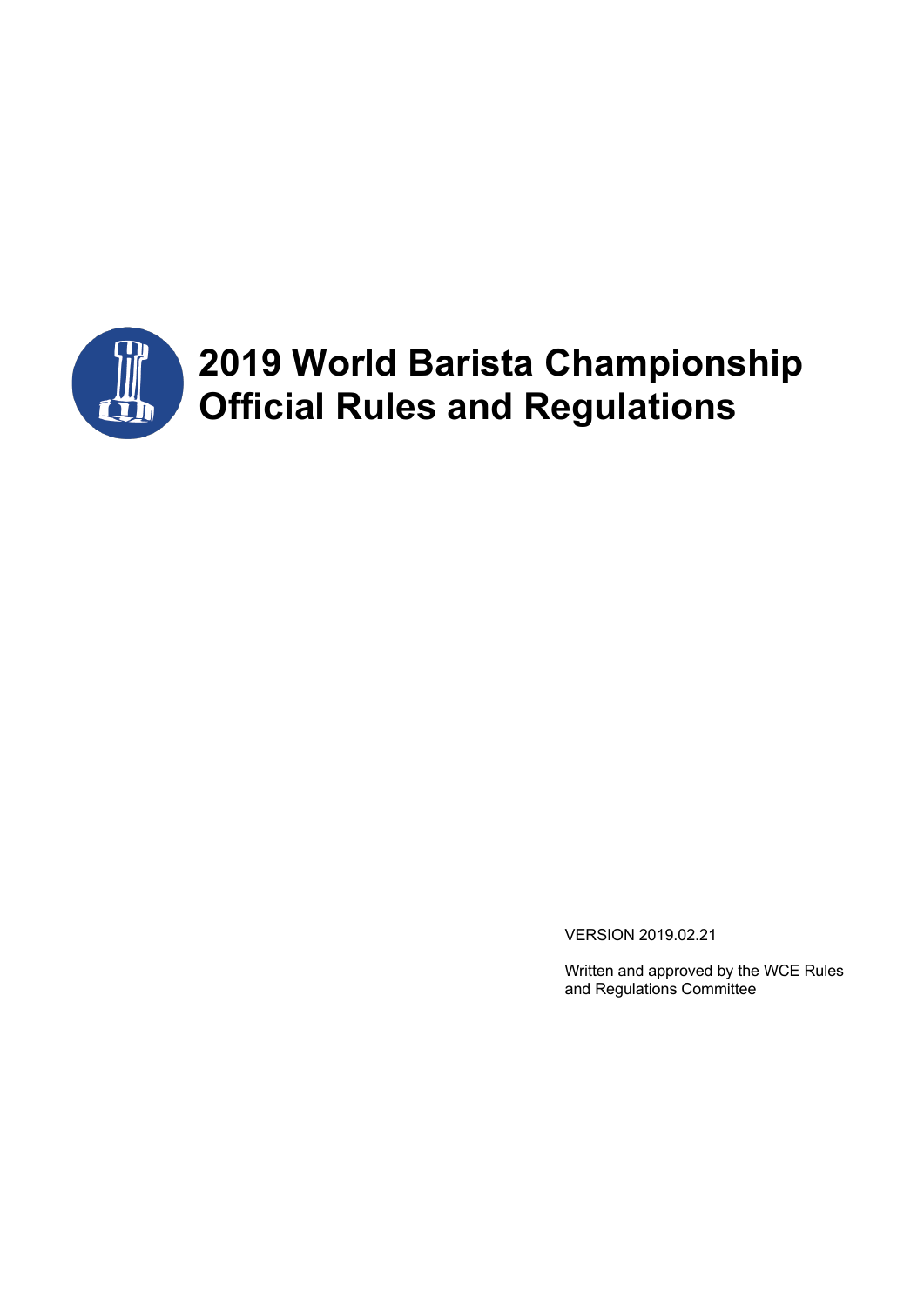# 2018 WORLD BARISTA CHAMPIONSHIP RULES AND REGULATIONS **TABLE OF CONTENTS**

| 1.1<br>1.2<br>1.3<br>1.4<br>1.5                                    |  |
|--------------------------------------------------------------------|--|
| 2.1                                                                |  |
| 3.1                                                                |  |
| 4.1<br>4.2<br>4.3<br>4.4<br>4.5<br>4.6<br>4.7                      |  |
| 5.0<br>5.1<br>5.2<br>5.3<br>5.4<br>5.5<br>5.6<br>5.7<br>5.8<br>5.9 |  |
| 6.1<br>6.3<br>6.4<br>6.5<br>6.6                                    |  |
| 7.1<br>7.2<br>7.3<br>7.4<br>7.5<br>7.6<br>7.7<br>7.8<br>7.9        |  |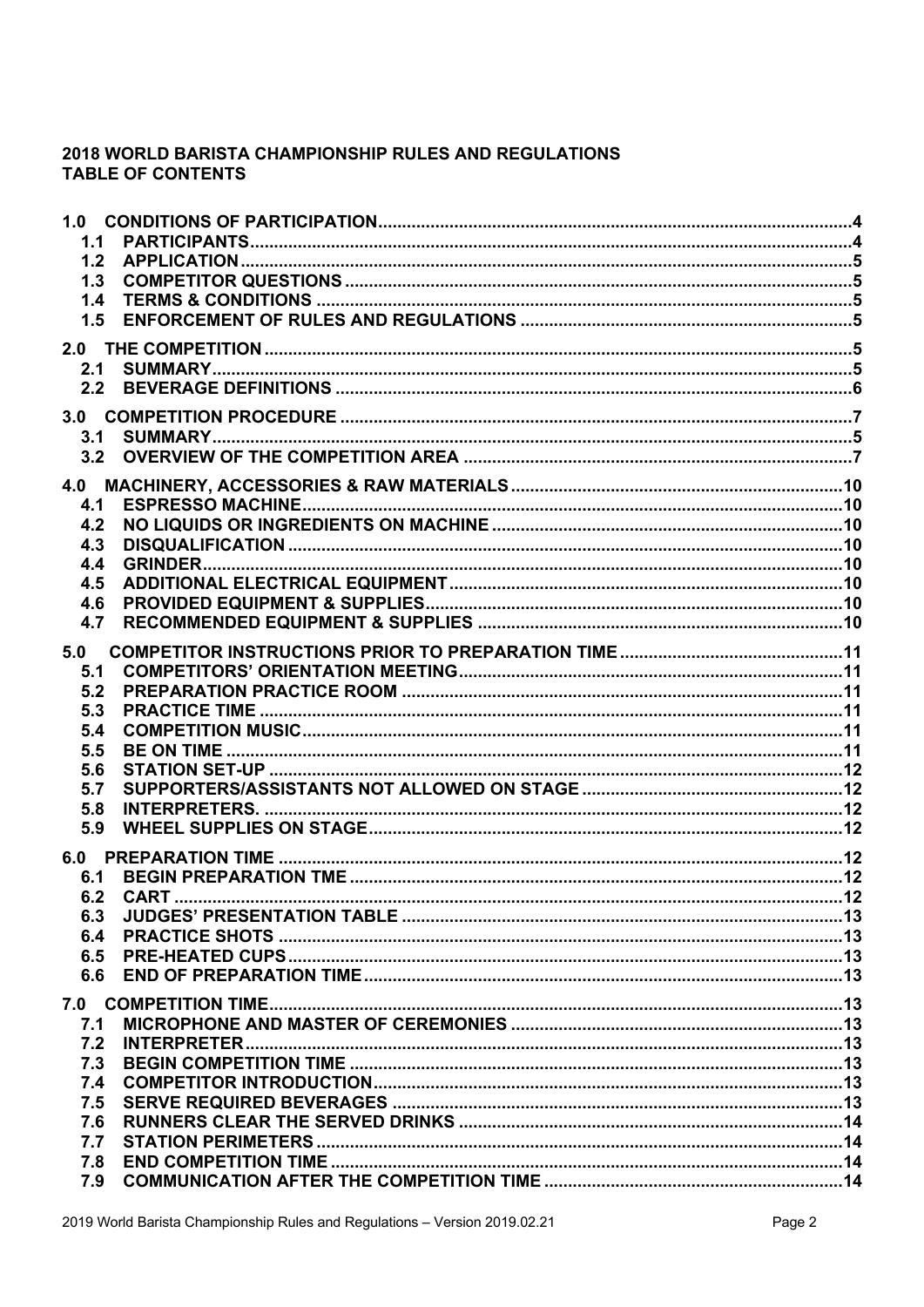| 7.10 |                                                              |  |
|------|--------------------------------------------------------------|--|
| 7.11 |                                                              |  |
|      |                                                              |  |
| 8.1  |                                                              |  |
|      |                                                              |  |
|      |                                                              |  |
|      |                                                              |  |
|      |                                                              |  |
| 10.1 |                                                              |  |
| 10.2 |                                                              |  |
|      |                                                              |  |
| 11.1 |                                                              |  |
| 11.2 | JUDGE/JUDGING RELATED ISSUES UPON REVIEWING SCORE SHEETS  16 |  |
|      |                                                              |  |
| 12.1 |                                                              |  |
| 12.2 |                                                              |  |
| 12.3 |                                                              |  |
| 12.4 |                                                              |  |
| 12.5 |                                                              |  |
| 12.6 |                                                              |  |
|      |                                                              |  |
| 13.1 |                                                              |  |
| 13.2 |                                                              |  |
| 13.3 |                                                              |  |
| 13.4 |                                                              |  |
| 13.5 |                                                              |  |
| 13.6 |                                                              |  |
|      |                                                              |  |
| 14.1 |                                                              |  |
| 14.2 |                                                              |  |
| 14.3 |                                                              |  |
| 14.4 |                                                              |  |
| 14.5 |                                                              |  |
| 14.6 |                                                              |  |
|      |                                                              |  |
| 15.1 |                                                              |  |
| 15.2 |                                                              |  |
|      |                                                              |  |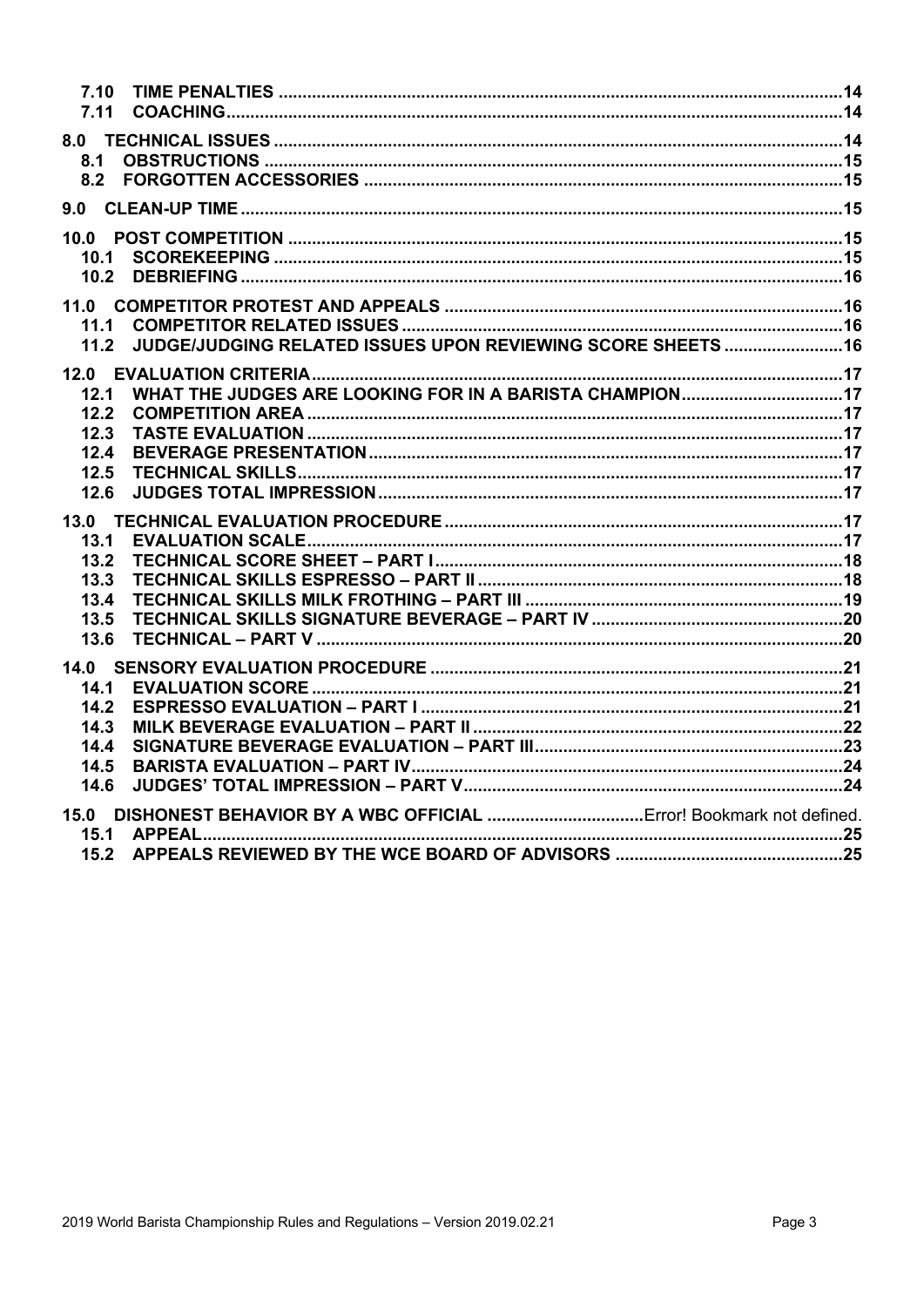# **1.0 CONDITIONS OF PARTICIPATION**

# **1.1 PARTICIPANTS**

### 1.1.1 National Qualifications

The World Barista Championship (WBC) is a competition open to qualified National Champions of a World Coffee Events (WCE) sanctioned World Barista Championship event. One (1) competitor from each nation representing a WCE Licensed National Body may participate. (To learn more about how to become a WCE Licensed National Body please read the National Body Sanctioning Criteria and Terms, found here: http://www.worldcoffeeevents.org/national-bodies/)

### 1.1.2 Age requirement

Competitors must be at least eighteen (18) years of age at the time of competing in any World Coffee Events (WCE) sanctioned event.

### 1.1.3 Nationality

Competitors must hold a valid passport from the place they represent or documentation substantiating 24 months of residency, employment or scholastic enrolment, some portion of which must have been within 12 months preceding the qualifying national competition. Competitors may only participate for one sanctioned National Body per WCE Competition year. A competition year is relative to the World Championships for which a National Body event is qualifying a competitor to compete. (e.g. if the competitor is competing in any NB event that would qualify them for a 2019 World Championship, they must compete for that NB exclusively in any NB event that is a qualifier for any 2019 World Coffee Championship.

### 1.1.4 Multiple Passports

In case of multiple passports, the contestant must choose one (1) country and qualify through this respective sanctioned national championship.

### 1.1.5 Judging

Competitors may not judge in any sanctioned WBC competition (world, national, regional) in any country, including their own, prior to the conclusion of that year's WBC Event. Judges may not compete in any sanctioned WBC competition (world, national or regional) in any country, including their own, prior to the conclusion of that year's WBC Event. Baristas who participate in judge calibrations as a calibration barista may not compete in any sanctioned WBC competition (world, national, regional) prior to the conclusion of that year's WBC event. WCE encourages any potential conflicts of interest to be declared at the soonest opportunity, certainly prior to the commencement of any competition by competitor, judge and/ or event organizer. This applies to both National WCE Sanctioned events as well as the World Competition. Failure to declare a potential conflict in advance of a sanctioned event could result in disqualification from events for an individual, or WCE removing endorsement for an event and its results that do not follow these guidelines. Questions regarding conflicts of interest, or clarification of the above policy should be directed to info@worldcoffeeevents.org

Competitors may not select or endorse judges within their National Competition. Competitors who are involved in the management of their National Competition should declare their position via email to WCE outlining their areas on involvement. Note that this does not necessarily exclude or effect the competitor's engagement, however non-disclosure most likely will.

### 1.1.6 Conflicts of Interest

WCE encourages any potential conflicts of interest to be declared at the soonest opportunity, certainly prior to the commencement of any competition by competitor, judge and/ or event organizer. This applies to both National WCE Sanctioned events as well as the World Competition. Failure to declare a potential conflict in advance of a sanctioned event could result in disqualification from events for an individual, or WCE removing endorsement for an event and its results that do not follow these guidelines.

### 1.1.7 Substitutions

If any National Champion is unable to participate in the WBC, that country's licensed body may substitute an alternate competitor from its National competition in descending order of succession, beginning with its second-place finisher. All requests for substitutions must be received in writing by WCE at info@worldcoffeeevents.org and approved by its Managing Director prior to competition.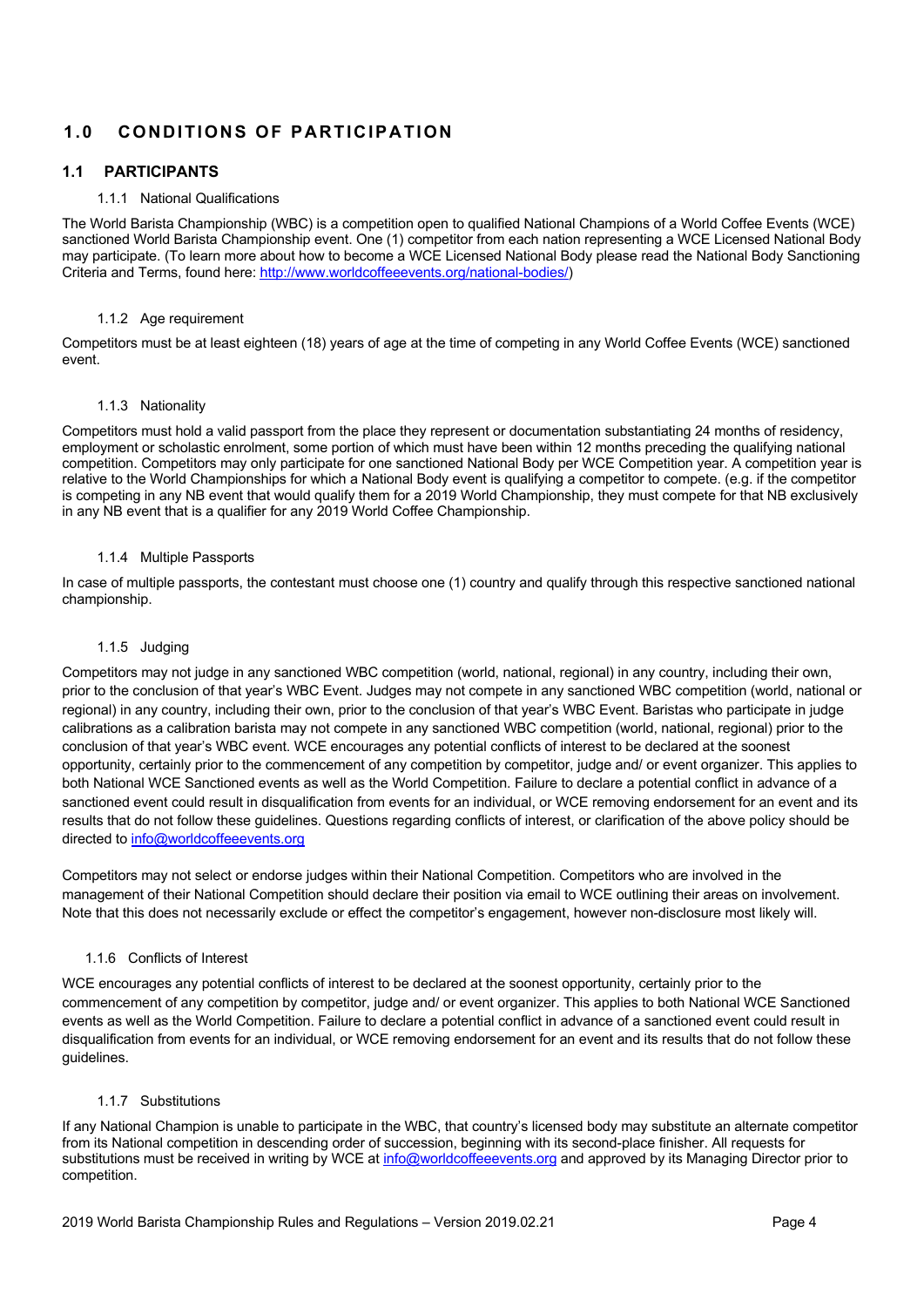### 1.1.8 Expenses

Licensed National Bodies are required to pay their National Champion's reasonable travel and accommodations expenses to, from, and for the duration of the WBC. All other expenses not explicitly listed above are the sole responsibility of the competitor. WCE shall not be liable for any competitor expenses under any circumstance.

### **1.2 APPLICATION**

### 1.2.1 Competitor Registration Form

Competitors must complete the WBC Competitor Registration Form online at www.worldbaristachampionship.com no less than six (6) weeks prior to the WBC Event. This form includes a space to upload a scanned copy of the required valid passport or other accepted credentials (as described in Section 1.1.3 "Nationality"). Approved National Champions will receive confirmation by email in approximately two (2) weeks after receipt of all required registration documentation.

### 1.2.2 Late National Championship Registration

National Champions from competitions conducted less than six (6) weeks prior to the WBC Event must submit all registration materials **no more than five (5) days after their national event.** Failure to meet these criteria may result in denial of participation.

### **1.3 COMPETITOR QUESTIONS**

All competitors are personally responsible for reading and understanding current WBC Rules & Regulations and score sheets, without exception. All WBC documents are available at http://www.worldbaristachampionship.com. Competitors are encouraged to ask questions prior to arriving at the WBC. If any competitor is unclear as to the intent of any of the rules and regulations it is their responsibility to clarify that position with the Rules and Regulations Committee prior to the WBC by contacting info@worldcoffeeevents.org. Competitors will also have the opportunity to ask questions during the official Competitors Meeting held prior to the start of the competition.

### **1.4 TERMS & CONDITIONS**

Competitors and the World Barista Champion are visible spokespeople of the World Barista Championship event and role models of the specialty coffee industry, and as such must:

- A. Permit World Coffee Events Ltd., its stakeholders, agents and representatives to use the competitor's name, image or likeness in any format without charge for any business purpose, including but not limited to marketing promotion.
- B. Read and abide by the Competitor Code of Conduct document found on the WBC website.

### **1.5 ENFORCEMENT OF RULES AND REGULATIONS**

The WBC will employ these Rules & Regulations throughout the competition. If a competitor violates one or more of these Rules & Regulations, they may be automatically disqualified from the competition, except when the Rules designate a specific enforcement or consequence. If a judge or competition organizer causes the violation of one or more of these Rules, a competitor may submit an appeal, according to the process detailed in the section "Competitor Protest and Appeals."

# **2.0 THE COMPETITION**

### **2.1 SUMMARY**

A. The WBC has three (3) types of evaluation judges: sensory, technical, and head.

i. Round One of the World Barista Championship will be run with four (4) sensory judges, one (1) technical judge, and one (1) head judge. Non-scoring shadow judges may be present on stage.

ii. The Semi-Final and Final Rounds of the World Barista Championship will be run with four (4) sensory judges and one (1) head judge. Non-scoring shadow judges may be present on stage. In the absence of a technical judge, the head judge will evaluate the Station Management and cleanliness at the end of the performance/competition time.

iii. National Body competitions will be run with four (4) sensory judges, two (2) technical judges, and one (1) head judge.

- B. Competitors will serve one (1) beverage from all three (3) categories of drinks (espresso, milk beverage, signature beverage) to each of the four (4) sensory judges, for a total of twelve (12) drinks, during a period of fifteen (15) minutes. The head judge may drink from any beverage served to the sensory judges.
- C. The competitor decides the order in which the drink categories are served; however, any category of drinks must be completed (e.g. all four (4) single espressos are served) before a competitor may serve another category of drinks, otherwise they will be disqualified. Preparation and service of signature beverage elements are allowed at any time during the competition time.
- D. Within each category (espresso, milk beverage, and signature beverage), drinks may be served in any combination to judges (e.g. one (1) at a time, two (2) at a time, or all four (4) simultaneously). Sensory judges will begin evaluating their drink as soon as it is served, unless otherwise instructed by the competitor.
- E. All four (4) drinks within each category must be prepared using the same coffee; however, the coffee used may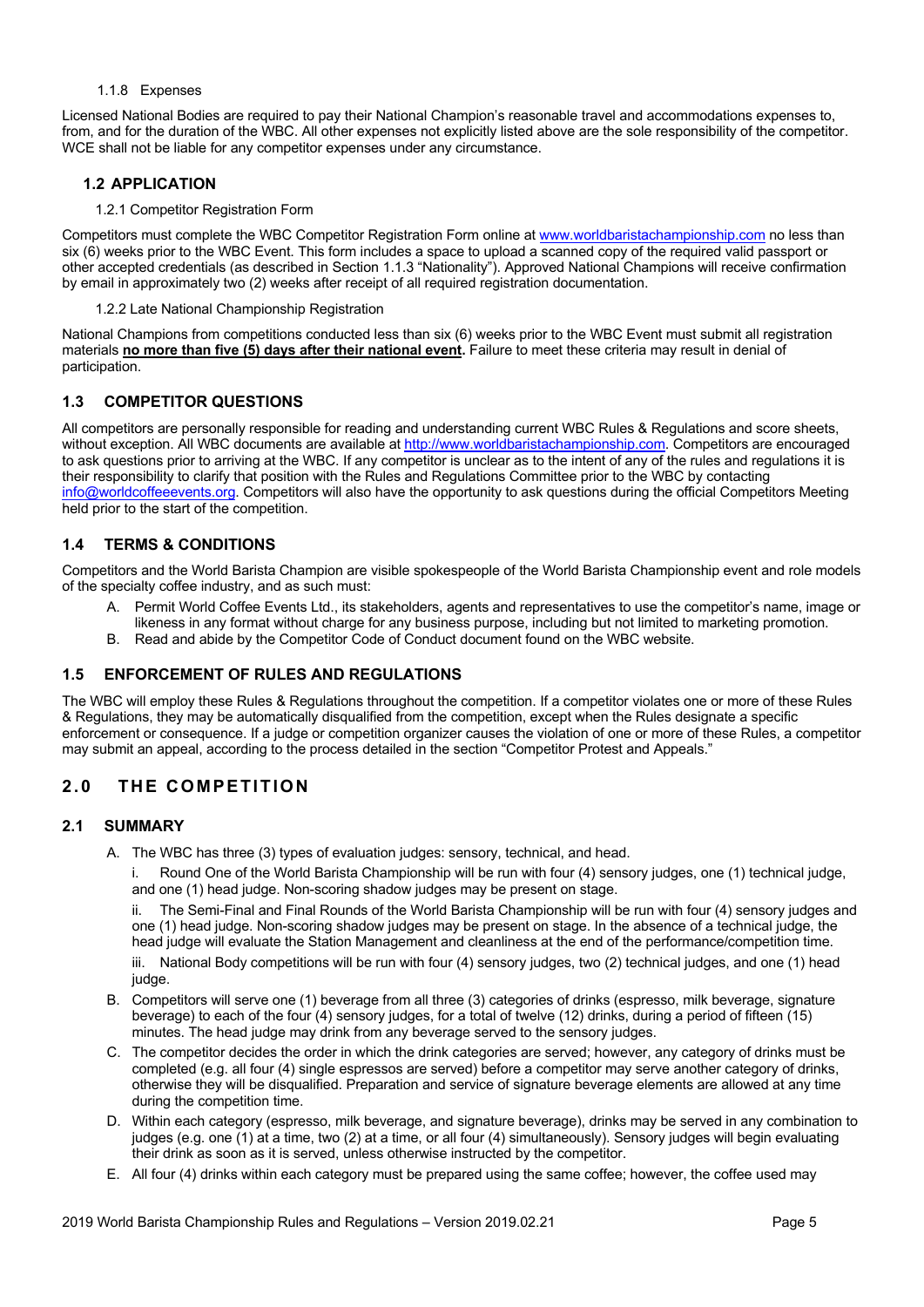change between categories. The four (4) drinks of each category must contain the same ingredients and follow the same recipe as each other. Deliberately preparing and serving varied drinks within a category will result in a score of zero (0) in Taste Balance for those drinks that deviate in recipe from the beverage that is served first.

- F. Competitors may produce as many drinks as they choose during the competition; however, only drinks served to the sensory judges will be evaluated.
- G. Team bar service is required for all competitors.
	- i. All coffee and coffee brewing tools will be provided for the competitors and the list will be communicated as soon as confirmed.
	- ii. There will be twenty (20) minutes of preparation time and forty (40) minutes of service time, and twenty (20) minutes of clean up time in each service.
	- iii. Only competitors who have attended their Team Bar shifts will be eligible for the Wild Card semi-finals slot.

### **2.2 BEVERAGE DEFINITIONS**

2.2.1 Espresso

- A. Espresso is a one (1) fl. oz. beverage (30mL +/- 5mL) made from ground coffee, poured from one (1) side of a double portafilter in one (1) continuous extraction.
- B. Coffee is the accumulation of roasted product of the seed of the fruit of a plant of the genus *Coffea*.
- C. Coffee may not have any additives, flavorings, colorings, perfumes, aromatic substances, liquids, powders, etc. of any kind added at any point between the time the coffee is picked (as cherry) to when it is extracted into beverage. Substances utilized during growing, cultivation, and primary processing of the coffee are permitted (fertilizers, etc.).
- D. Whole bean coffee may be a blend, single-region, single-country, single-farm, etc.
- E. All judges must be served a full espresso. If the shot does not comply with the espresso definition, then taste and/or tactile scores will reflect the resulting sensory experience. Espresso may be prepared with various amounts of coffee.
- F. Espresso will be brewed on a machine with brewing temperature set to between 90.5-96 degrees Celsius (195-205 degrees Fahrenheit).
- G. The espresso machine brewing pressure will be set between 8.5 and 9.5 bars.
- H. Extraction times between two (2) pairs of espresso extractions must be within a 3.0 second variance, otherwise a "no" will be given for "Extraction time." A 20-30 second extraction time is recommended, but not mandatory.
- I. Crema should be present when espresso is served, with no break in coverage.
- J. Espresso must be served in a 60 to 90mL vessel from which judges must be able to drink as required without any functional detriment to their ability to score accurately; this includes but is not exclusive to: vessel being too hot, unable to hold and drink from vessel safely, judges unable to execute espresso evaluation protocol. Otherwise a "no" will be given for "Functional and correct espresso vessel used."
- K. Espresso must be served to the judges with an appropriate spoon, napkin and unflavored water, otherwise the competitor will receive a reduced score in "Attention to detail."
- L. Nothing other than ground coffee and water may be placed in the portafilters, otherwise the espresso will receive zero points on all scores available on the technical and sensory score sheets in the espresso category.

### 2.2.2 Milk Beverage

- A. A milk beverage is a combination of one (1) single shot of espresso (per the definition of espresso in 2.2.1 A-K) and steamed cow's milk, which should produce a harmonious balance of rich, sweet milk and espresso, and is less than 240ml in volume.
- B. Milk beverages may be served with latte art or with a central circle of white milk. Latte art expression may take any pattern the competitor chooses.
- C. Milk beverages must be served in a vessel from which judges must be able to drink as required without any functional detriment to their ability to score accurately; this includes but is not exclusive to: vessel being too hot, unable to hold and drink from vessel safely. Otherwise a "no" will be given for "Functional vessel used."
- D. Additional toppings, including but not limited to sugar, spices or powdered flavorings are not allowed. If used, the competitor will receive zero (0) points in the "Taste balance" category.
- E. Milk Beverages must be served to the judges with a napkin and unflavored water, otherwise the competitor will receive a reduced score in "Attention to detail."
- F. Nothing other than ground coffee and water may be placed in the portafilters, otherwise the milk beverage will receive zero (0) points on all scores available on the technical and sensory score sheets in the milk beverage category.

### 2.2.3 Signature Beverage

- A. A signature beverage demonstrates a competitor's creativity and skill to create an appealing and individual espressofocused beverage.
- B. The signature beverage should be a liquid beverage; the judges must be able to drink it. Food may accompany the beverage, but only the beverage item will be evaluated by sensory judges.
- C. Each of the four (4) signature beverages must contain a minimum of one (1) espresso shot (per the definition of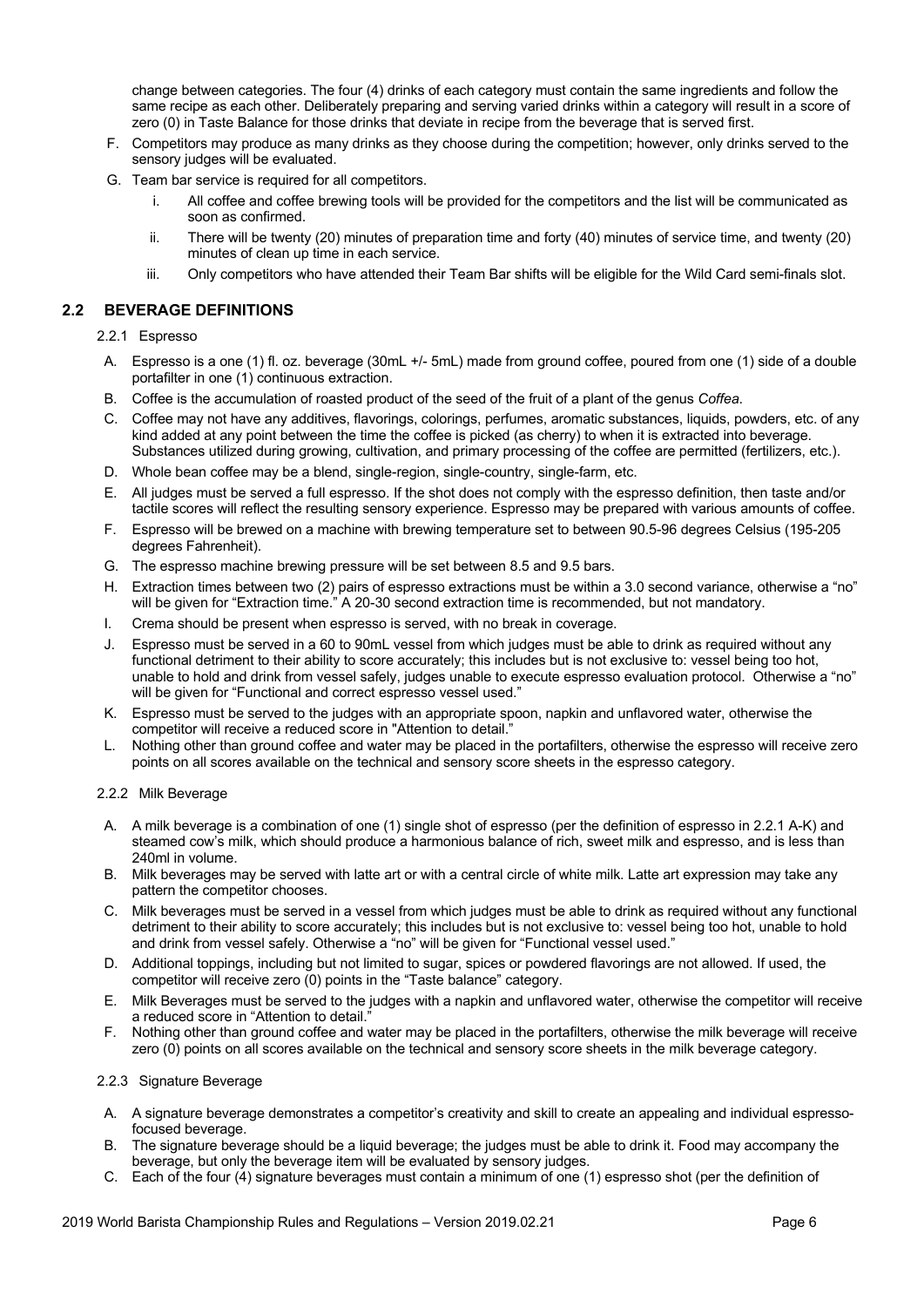espresso in 2.2.1 A-K), otherwise the competitor will receive a score of zero (0) points for "Taste balance" on the sensory score sheets in the signature beverage category for that corresponding beverage.

- D. Espresso used in the signature beverage must be prepared during the competitor's performance time, otherwise the signature beverage will receive a score of zero (0) for "Taste balance" on the sensory score sheets in the signature beverage category.
- E. A predominant taste of espresso must be present, otherwise the "Taste balance" score will reflect the resulting sensory experience.
- F. The signature beverage may be served at any consumable temperature.
- G. Any ingredients may be used in the signature beverage preparation except alcohol, alcohol extracts or by-products, or controlled or illegal substances. If these substances are found in the beverage, competitors will receive zero (0) points in all categories available on the sensory score sheets in the signature beverage category.
- H. All ingredients must be disclosed upon request. Competitors must bring the original packaging of all ingredients used in their signature beverage for inspection by judges to verify ingredients. If the competitor does not provide original packaging when asked, the signature beverage will receive zero (0) points in all categories available on the sensory score sheets in the signature beverage category.
- I. Signature beverage ingredients should be prepared and assembled on-site during the competition time. The preparation of a signature beverage is captured in the "Well explained, introduced, and prepared" category on the sensory score sheet. Preparation in advance of the competition time is necessary for certain ingredients (e.g. a twenty-four (24) hour infusion) and is accepted.
- J. Nothing other than ground coffee and water may be placed in the portafilters, otherwise the signature beverage will receive zero (0) points in all categories available on the technical and sensory score sheets in the signature beverage category.

# **3.0 COMPETITION PROCEDURE**

# **3.1 SUMMARY**

- A. The competition space will consist of a stage with at least three (3) competition stations, numbered sequentially (eg. 1, 2, 3, etc.).
- B. Each competitor will be assigned a start time and station number.
- C. Each competitor will be given fourty-four (44) minutes at their assigned station, made up of the following segments:
	- i. Seven (7) min Table Set Time.
	- ii. Fifteen (15) minutes Preparation Time.
	- iii. Fifteen (15) minutes Competition/Performance Time.
	- iv. Seven (7) minutes Clean-Up Time.
- D. The competitor will be in the competition square for Table Set Time, Preparation Time, Performance Time, and Clean-Up Time.
- E. A full schedule of competition flow will be made available for competitors two (2) weeks prior to the event.
- F. The competition will consist of three (3) competition rounds: Round One (all competitors), Semi-Finals (sixteen (16) competitors) and Finals round (six (6) competitors).
- G. The WBC may, at its discretion, schedule more than one (1) competition round in a single day (e.g. Semi-Finals and Finals may be held on the same day). The WBC may, at its discretion, schedule overlapping performances in Round One.
- H. At the end of Round One, the competitors with the fifteen (15) highest scores will advance to the Semi-Finals round. The highest scoring member of the winning team who is not already advancing to the Semi-Final round will advance as the Wild Card competitor in the Semi-Finals round. At the end of the Semi-Finals round, the competitors with the six (6) highest scores will advance to the Finals. The competitor's scores from each round will not carry over to the next round. Competitors will not receive their score sheets for review or receive their scores until they have finished advancing in the competition.
- I. At the conclusion of Round One, there will be a ceremony where the winner of the team competition will be announced as well as the sixteen (16) semi-finalists. After Finals there will be an awards ceremony where finalists will be awarded sixth through first place.

# **3.2 OVERVIEW OF THE COMPETITION AREA**

### 3.2.1 Station Placement

Competitors will be able to choose from nine (9) station layouts using WBC-supplied furniture. The machine table will be set at a fixed height and location in all layouts. The additional provided tables can be adjusted to rest on different sides, giving two (2) height settings—high (~1m) or low (~0.75m)—as requested by the competitor. Competitors may also choose the judge chairs; judges may sit on low chairs, bar stools, or stand up. The competitor will be required to fill out a form at the Competitor's Meeting,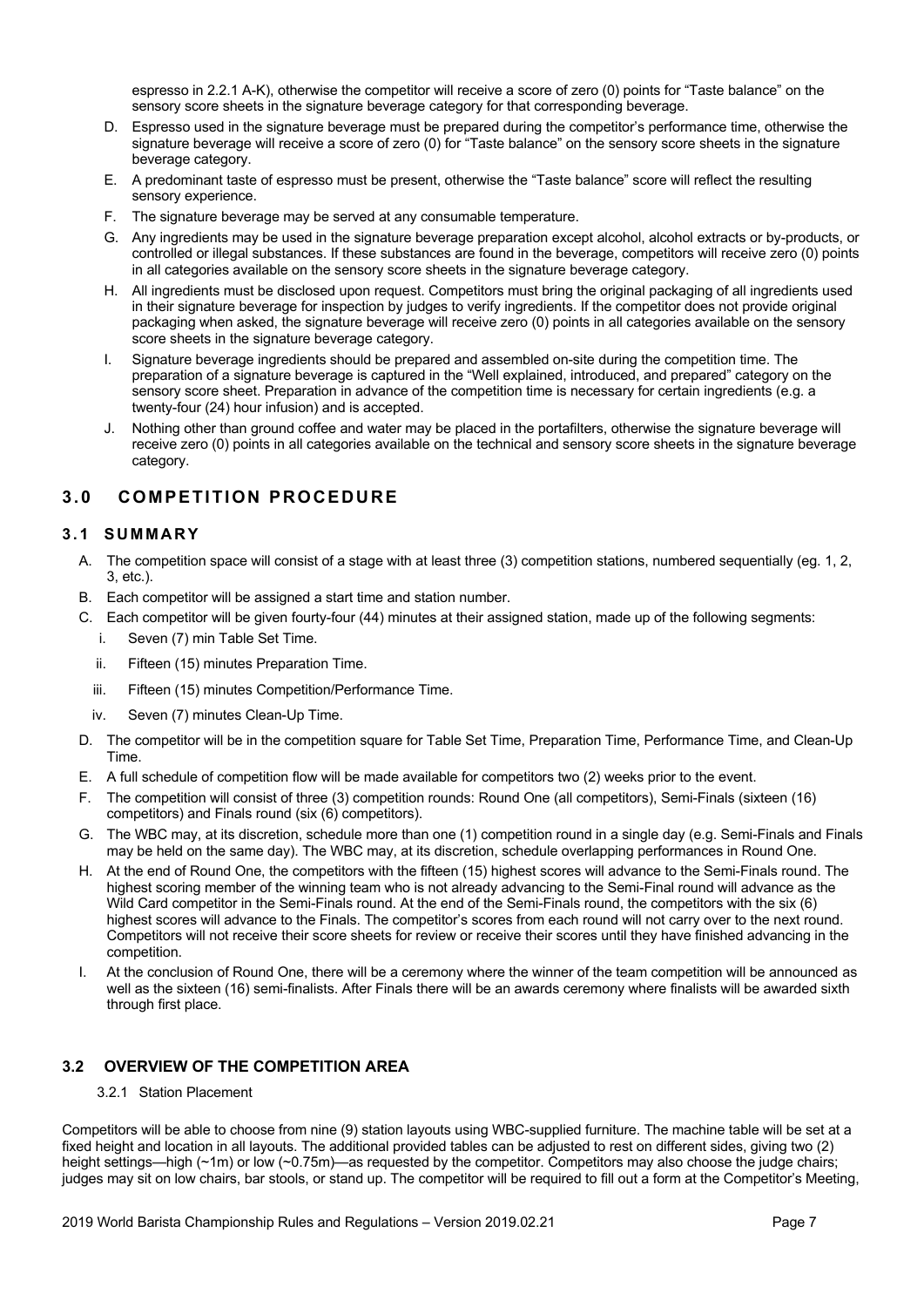indicating their chosen station layout, table height, and judge placement. Judges may be served at any table other than the machine table. Any asymmetrical layout can be mirrored in orientation, if requested. Competitors may use a different layout for each round of competition, if they would like.

WCE will supply a full list with measurements of the furniture available for competitor use as soon as possible. The furniture will include a 2L x 0.9W x 0.9H (m) espresso machine table, and two (2) interchangeable presentation tables approximately 2.4L x 0.75W x 1.0H (m)/2.4L x 1.0W x 0.75H (m) for preparation and/or service.

The competitor will be able to create their own layout within a 7m x 7m no-media square. The competitors must be present during the Table Set time. Once their station has been set to the requested general configuration, as depicted in the rules, competitors may request additional adjustments to the table set during the Table Set Time.

All presentation tables must be at least .3m (12 inches) from the edge of the square and the espresso machine table may not be moved.

**Station Layout Options:** 

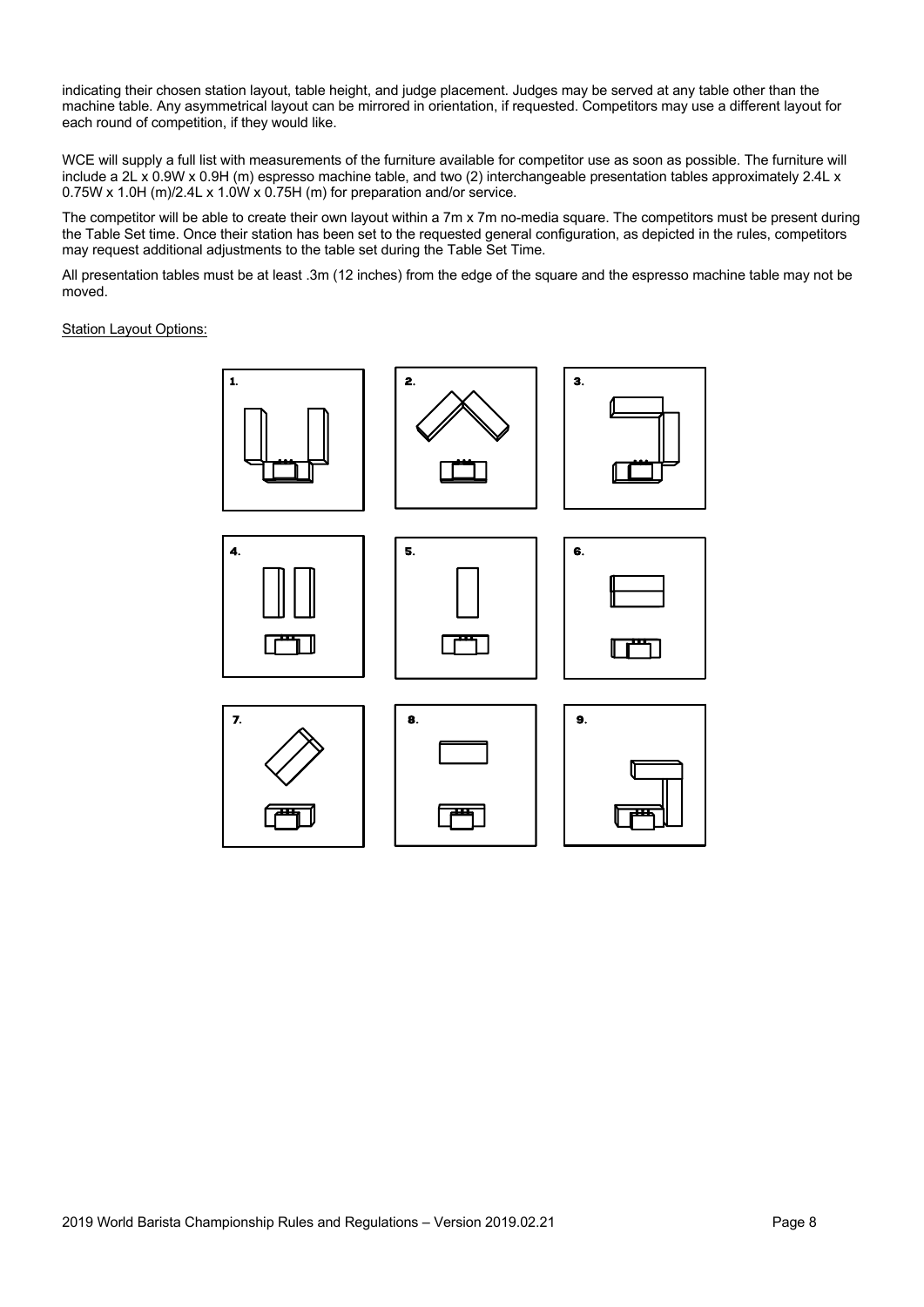National Bodies are required to use a single standard station layout as shown below, with table dimensions a close as possible to the indicated ranges. A circular or square no-media area may be used as appropriate.





### **Notes:**

Grinders may go on either side of the espresso machine.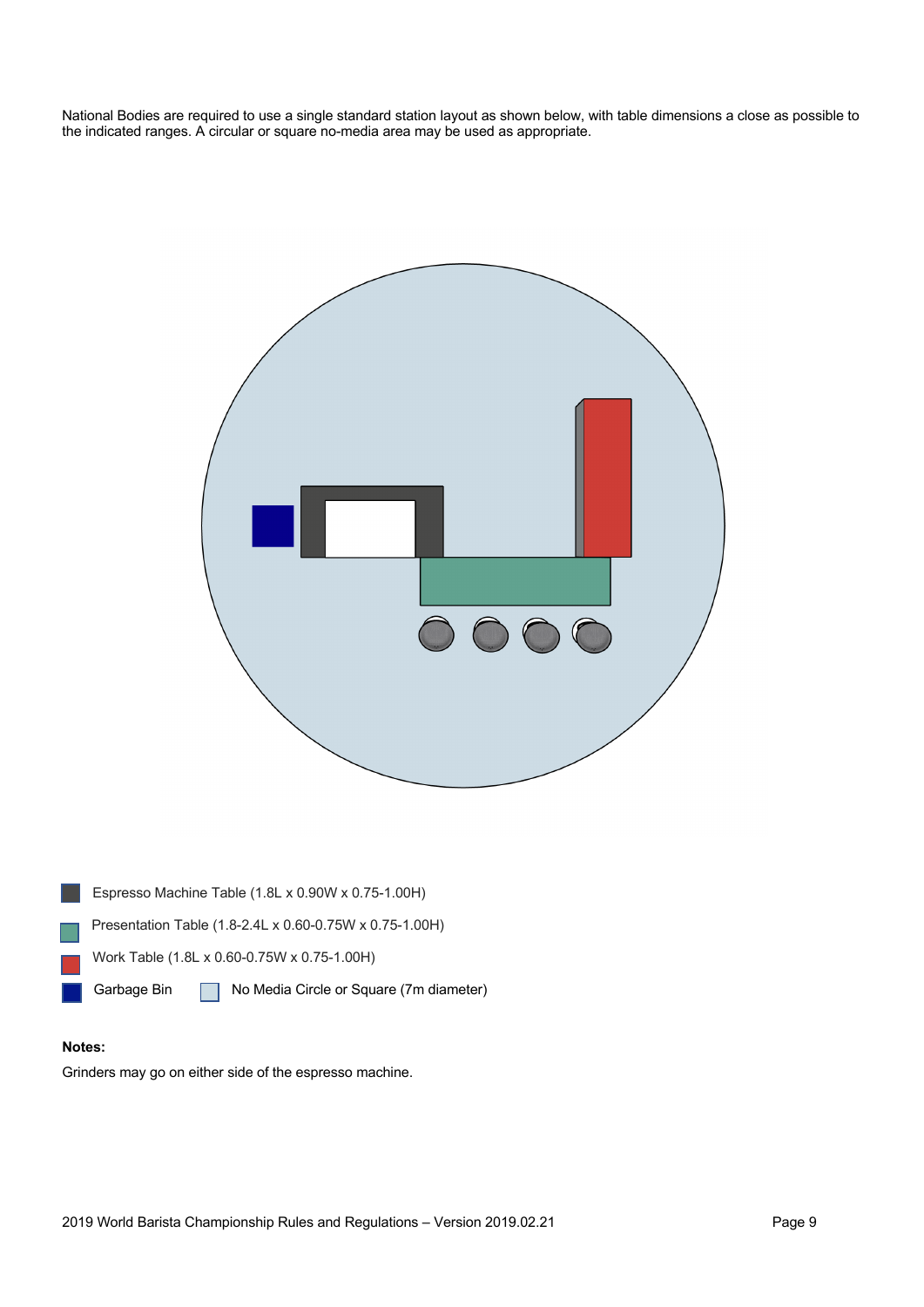# **4.0 MACHINERY, ACCESSORIES & RAW MATERIALS**

### **4.1 ESPRESSO MACHINE**

Competitors may only use the espresso machine supplied for the WBC by the official WBC espresso machine sponsor. No other espresso machines may be used on stage.

The WBC-provided espresso machine has a fixed technical configuration for the pump pressure (between 8.5 and 9.5 bars) and cannot be altered by the competitors. The machine's brewing temperature can be set at any temperature between 90.5-96 degrees Celsius (195-205 degrees Fahrenheit). A competitor's temperature request must be given during the Competitor's Meeting and will be set and verified by a technician from the sponsored espresso machine sponsor. An updated temperature setting request may be made by the competitor to the WCE stage management staff after concluding their practice time. If no temperature is requested, the machine will be set at a midpoint between 90.5-96 degrees Celsius (195-205 degrees Fahrenheit).

# **4.2 NO LIQUIDS OR INGREDIENTS ON MACHINE**

No liquids or ingredients of any kind may be placed or poured on top of the espresso machine (e.g. no water in cups, no pouring or mixing liquids or ingredients, no warming ingredients). If a competitor places or pours liquid or ingredients on top of the machine, they will receive zero (0) points for the Station Management category.

# **4.3 DISQUALIFICATION**

Competitors may not change, adjust or replace any element, setting, or component of the espresso machine or provided sponsor grinder(s) except for requesting the change of temperature setting as allowed by the rules. Any changes or adjustments made may be grounds for disqualification (e.g. portafilters, filter baskets, pressure, steam wand tips, burrs, etc.). Any damage to the competition equipment due to misuse or abuse is grounds for disqualification.

# **4.4 GRINDER**

WBC Competitors must use one (1) of two (2) specified grinder models from the official WBC Grinder Sponsor, Mahlkönig, to prepare the espresso for each course in their competition routine. The WCE-certified grinders are the Mahlkönig Peak and the EK43/ EK43(S). Provided grinders are only to be used on-site. The grinders have a fixed technical configuration including the hopper and cannot be opened or subjected to any functional modifications by the competitors. Competitors may adjust the grind particle size and dose from the external controls. The provided grinders will be calibrated to the same specifications for each competitor. The use of a competitor's own grinder is allowed, as long as the grinder model is identical to one (1) of the two (2) acceptable Mahlkönig models. Not following these rules is grounds for disqualification.

National Bodies are not required to use the same sponsored equipment as the WBC. If an equipment sponsor is acquired by a National Body, the National Body may independently specify their equipment requirements.

Competitors may not use more than two (2) grinders total for espresso preparation during their performance, otherwise the competitor will receive zero (0) points in Station Management.

# **4.5 ADDITIONAL ELECTRICAL EQUIPMENT**

In addition to the grinder(s) competitors may use up to two (2) additional pieces of electrical equipment during their performance. Competitors must notify the WBC event organizer prior to arriving at the WBC of any electrical equipment they are bringing (e.g. hot plate, hand mixer, etc.), otherwise the competitor is at risk of their equipment not being allowed in their performance. Competitors are responsible for ensuring their electrical equipment can operate in the country where the WBC is held and for any adapters or converters necessary for operation of the equipment. WBC will not provide electrical adapters, converters, or extension cords.

# **4.6 PROVIDED EQUIPMENT & SUPPLIES**

Each competitor station will be equipped with the following: Espresso Machine, Grinders, Blender, one (1) Knock Box, Whole Milk, Trash Can, one (1) Waiter's Cart (for use during preparation and clean-up time), and Tables as outlined in section 3.2.

# **4.7 RECOMMENDED EQUIPMENT & SUPPLIES**

Competitors are required to bring all additional necessary supplies for their presentation; otherwise the competitor is at risk of not having enough equipment to complete their presentation. Competitors should make allowances for breakage during travel and/or during the competition. Competitors are responsible for and in charge of their own equipment and accessories while at the competition. WCE, volunteers, and event staff are not responsible for the safety of items left in the competitors' preparation room or competition area.

The list of supplies the competitor may bring includes the following:

- Coffee (for practice and the competition)
- Additional electrical equipment (maximum two items)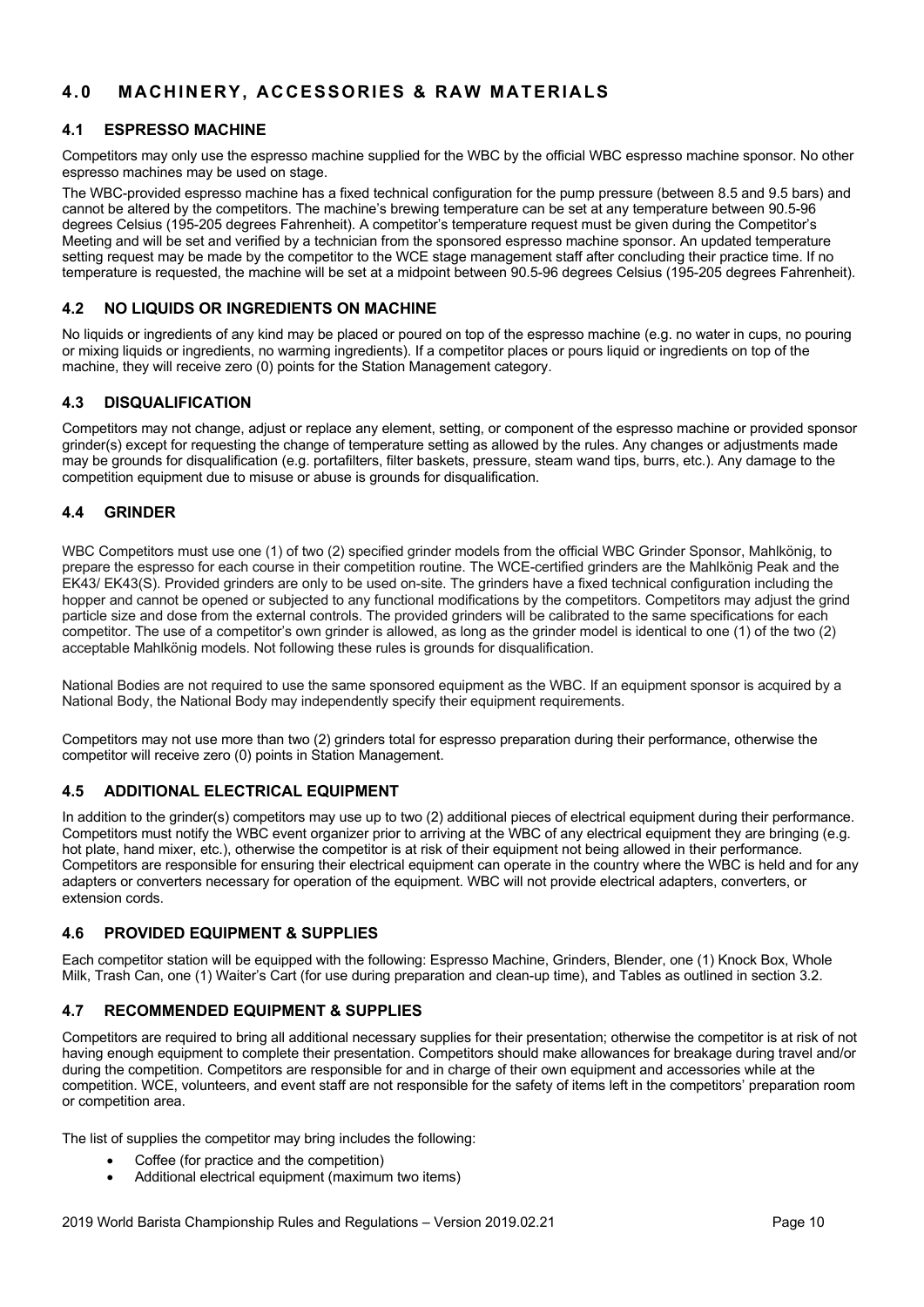- **Tamper**
- Shot glasses
- Steaming pitchers
- Milk (option to use WBC-provided milk)
- Cups and saucers as needed
- **Spoons**
- Any specific utensils required
- All equipment/accessories required for the Signature Beverage
- **Napkins**
- Water glasses (for four (4) sensory judges)
- Water (for four (4) sensory judges)
- Bar towels/clean cloths (for practice and the competition)
- Cleaning supplies (counter brush, grinder brush, etc.)
- Tray(s) (for serving drinks to the judges)
- All accessories for judges' presentation table
- Waiter's cart (option to use WBC-provided cart)

# **5.0 COMPETITOR INSTRUCTIONS PRIOR TO PREPARATION TIME**

# **5.1 COMPETITORS' ORIENTATION MEETING**

Prior to the start of the WBC Event, a Competitors' Orientation Meeting will take place. This meeting is mandatory for all competitors. During this meeting, the WBC stage manager and presiding head judges will make announcements, explain the competition flow, review the competition schedule, lead a tour of the stage and back stage areas. This will be an opportunity for competitors to ask questions and/or voice concerns to the WBC Stage Manager and/or presiding head judges. The competitor will be required to fill out a form at the Competitor Meeting indicating their chosen station layout and judge placement. A competitor's temperature request must be given during the Competitor's Meeting. If a competitor has not made advance plans with the WCE event organizer and does not attend the orientation meeting, they are subject to disqualification by the presiding head judges.

# **5.2 PREPARATION PRACTICE ROOM**

There will be a staging area designated as the competitors' preparation/practice room. The table layout cannot be altered in the preparation/practice room. This area will be reserved for the competitors, coaches, volunteers, and any WBC officials. Judges, press/media, competitor's family members and supporters may not be present in this area without consent from the WCE event organizers. WCE preparation/practice room access will be restricted to the competitor, one coach, and one helper/interpreter, unless otherwise communicated by the Stage Manager. Competitors will be able to store their equipment, accessories, ingredients, etc. in this room at their own risk. Refrigerators and freezers will be provided for any ingredients that need to stay cold or frozen. This room will also include a dishwashing station for competitors to use to wash glass and barware. Competitors are responsible for keeping track of and cleaning their own dishes and glassware. Runners and event staff are not responsible for breakage or loss of dishes or competitor items.

# **5.3 PRACTICE TIME**

The preparation/practice room will have at least three (3) three-group espresso machines and grinders identical to the competition equipment on stage. Each competitor may have one (1) hour of scheduled practice time. Practice times will be scheduled based on competition time (i.e. the first scheduled competitors will have the earliest scheduled practice times). Competitors will be emailed a practice schedule prior to the WBC Event. If a competitor is unable to attend their assigned practice time, they are responsible for switching with another competitor or finding an alternate time. The WBC does not guarantee access to practice space outside of assigned practice time.

# **5.4 COMPETITION MUSIC**

Competitors may bring their own music on a CD, MP3 player, USB drive, or smart phone for the Semi-Final and Final rounds of competition. If a smart phone is used, it must have 3.5mm aux output (no adapters), be unlocked (no screen passcode), and be in both Airplane & Do Not Disturb mode. Music may not contain profanity, otherwise the competitor's score on "Presentation: professionalism" may be penalized on all sensory score sheets. Competitors must mark their music clearly with their name. It is the competitor's responsibility to give the WBC Stage Manager or Audio Visual staff their music prior to the start of the competition. It is also the competitor's responsibility to retrieve the music from the WBC Stage Manager or Audio Visual staff after the competition. Media that are not retrieved will be discarded after the competition.

# **5.5 BE ON TIME**

Competitors should be in the preparation/practice room a minimum of sixty (60) minutes prior to their scheduled seven (7) minutes of Table Set Time. Any competitor who is not standing-by and ready to begin immediately at the start of their seven (7) minutes of Table Set Time may be disqualified.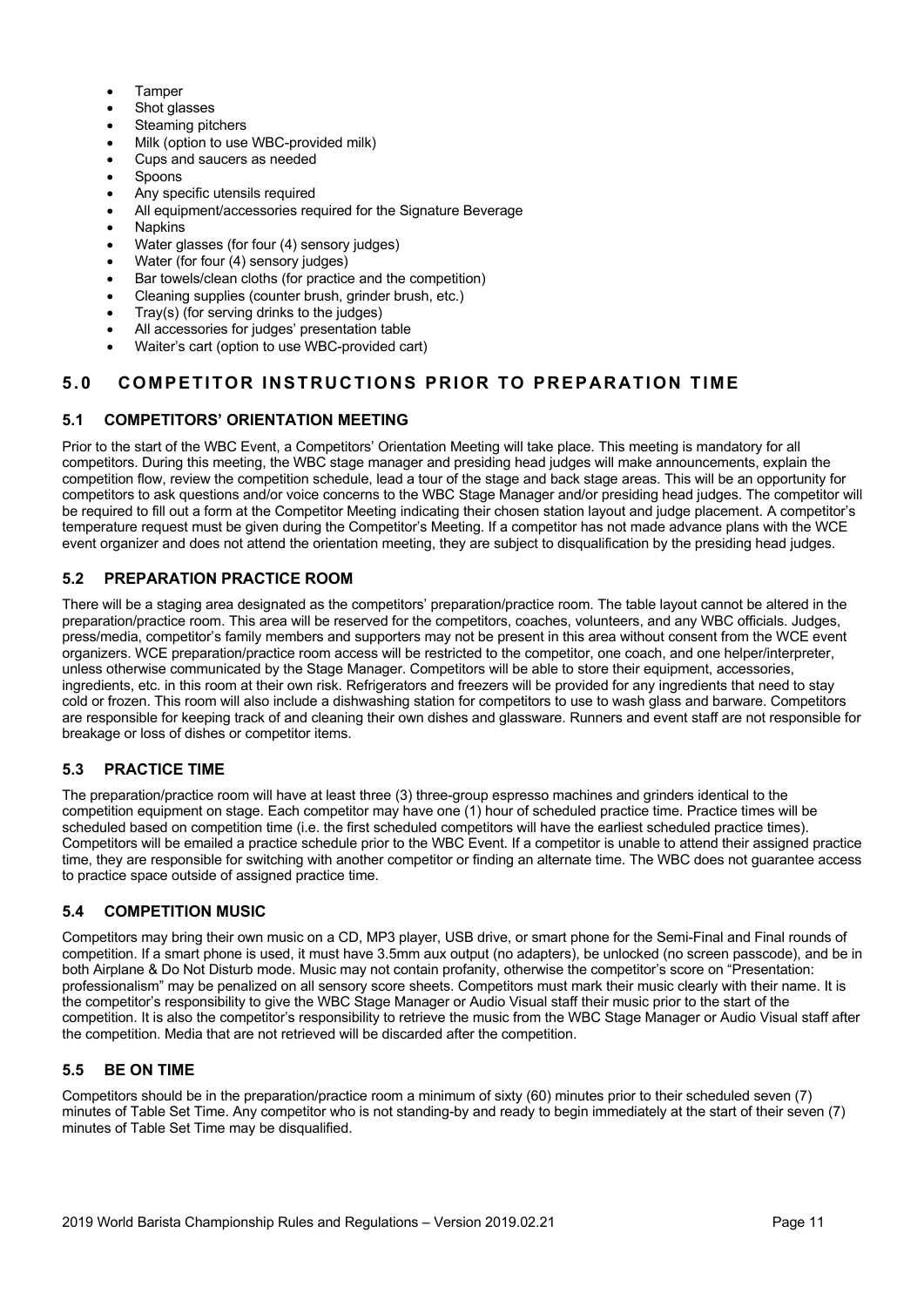### **5.6 TABLE SET-UP**

A head runner will be responsible for ensuring each competitor's station is set as the competitor has requested prior to their preparation time (i.e. placement of the grinder(s), electrical equipment, and table layout). The competitor must be present for their Table Set Time. After the head runner has set up the station, the competitor is responsible to re-adjust it, if needed, within the Preparation Time. For details on the seven (7) minute Table Set Time, see section 3.1.

### 5.6.1 Grinder and Additional Electrical Equipment

If a competitor has brought additional electrical equipment or if a competitor plans to use one (1) of the provided grinders, the competitor needs to inform the WBC Stage Manager prior to the start of competition. The head runner will contact the competitor approximately sixty (60) minutes prior to the start of their Table Set Time. If the competitor would like to help the head runner take their additional electrical equipment to the station, this will be allowed; however, once the item(s) is in place and plugged in, the competitor will not be allowed to touch the item(s) and must leave the stage immediately. Please note: no coffee beans may be placed in the hopper whether attached to the grinder or being brought out separately, until the competitor's preparation time has begun.

### **5.7 SUPPORTERS/ASSISTANTS NOT ALLOWED ON STAGE**

Only the competitor, their designated interpreter, and WCE-authorized personnel are allowed on-stage during the allotted Table Set, Preparation, Performance and Clean-up times. Failure to comply may result in disqualification.

### **5.8 INTERPRETERS**

Competitors may bring their own interpreter. When speaking to the competitor the interpreter is only allowed to translate what the emcee, head judge, Stage Manager, or head runner has said. When a competitor speaks, the interpreter is only allowed to translate exactly what the competitor has said. No additional competition time will be allotted with the use of an interpreter. The competitor is judged based on the translation of the competitor, not based on the competitor's spoken words. It is the competitor and coach's responsibility to read the interpreters best practice document that is provided by WBC event organizer or available from www.worldbaristachampionship.org. Competitor and coach will be required to sign a statement confirming that they have read and understand what is required at the orientation meeting prior to the competition.

# **5.9 WHEEL SUPPLIES ON STAGE**

One (1) waiter's cart will be provided for the competitors to transport their items to and from the competition area. Prior to the competitor's preparation time, they will load the cart with the supplies and glassware needed for competition. Each competitor will be assigned a station runner who will assist the competitor as they wheel the waiter's cart from the preparation area to their assigned station. Only the assigned station runner will be allowed to assist the competitor on stage with the cart. Once onstage, the assigned station runner will ask the competitor if the station is set to their specifications; if the competitor says "yes" the station runner will leave the stage; if the competitor says "no" the competitor will say what additional changes need to be made. The station runner and the competitor are allowed to make these adjustments together per the competitor's request. Once the station set up meets the competitor's approval the station runner will introduce the competitor to the preparation timer and leave the stage.

# **6.0 PREPARATION TIME**

# **6.1 BEGIN PREPARATION TME**

Each competitor will have fifteen (15) minutes of preparation time. Once the prior competitor begins their performance, the next scheduled competitor may begin their fifteen (15) minute preparation time upon advisement from the WBC Stage Manager and/or the designated timekeeper. Competition and preparation timekeepers are optional at the discretion of the Stage Manager provided that one (1) independent method of timekeeping is available. Throughout the Rules and Regulations, the instructions for the competition and preparation timekeepers only apply if they are being utilized by the Stage Manager.

Once the competitor has arrived at their assigned station and agreed that the station is set to their specifications, the official preparation timekeeper will ask the competitor if they are ready to begin. The competitor must press the start button on the remote control attached to the clock to begin their fifteen (15) minutes of preparation time before touching anything at their station. The designated timekeeper will begin a stopwatch the moment the competitor presses the start button on the remote control. If competitor's preparation time is ready to begin and the competitor is not ready, their time may be started at the discretion of Stage Manager. Competitors are responsible for ensuring that they are ready prior to the start of their preparation time.

### **6.2 CART**

Competitors are responsible for the loading and unloading of supplies on the provided waiter's cart. The preparation timekeeper will remove the cart off stage at the end of the competitor's preparation time. The waiter's cart is not allowed on stage during the performance. Please note that if items are left on the cart after the competitor's preparation time has concluded, the competitor may not retrieve those items until their performance is underway. (See 8.2 "Forgotten Accessories")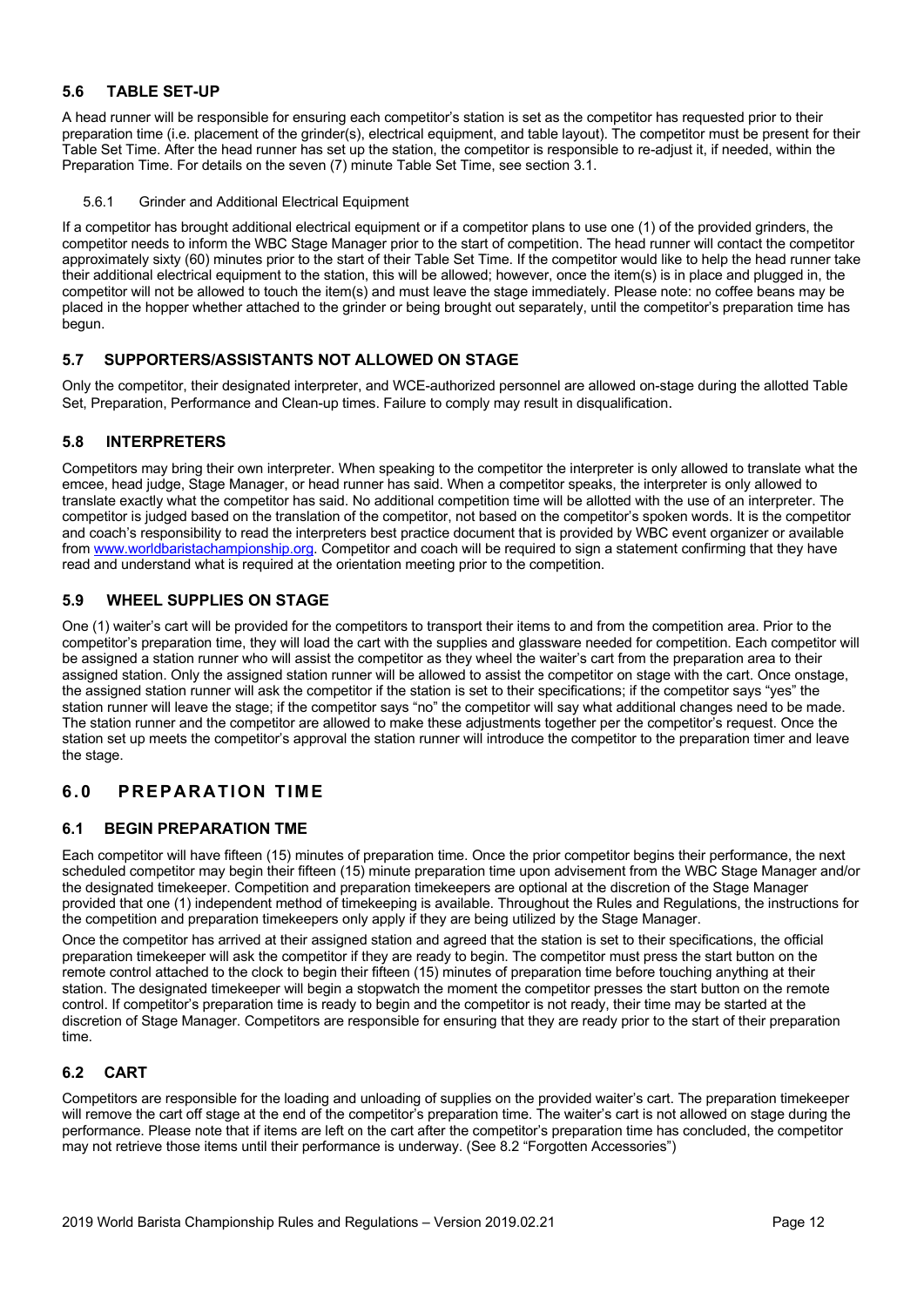### **6.3 JUDGES' PRESENTATION TABLE**

The judges' presentation table can be set during the competitor's preparation time. If a competitor does not wish to pre-set the judges' presentation table during their preparation time they can set the table at the start of their competition/performance time.

# **6.4 PRACTICE SHOTS**

Competitors are allowed and encouraged to pull practice shots during their preparation time. "Pucks" (also known as "cakes") may remain in the portafilters at the start of the competitor's competition time.

# **6.5 PRE-HEATED CUPS**

Cups can be preheated during the competitor's preparation time. However, no water may be present in cups at the start of the competitor's competition time. Liquids or ingredients must not be placed on top of the machine otherwise zero (0) points will be awarded in "Station management."

### **6.6 END OF PREPARATION TIME**

Competitors may not exceed their allotted fifteen (15) minutes of preparation time. The timekeeper will give the competitor a ten (10) minute, five (5) minute, three (3) minute, one (1) minute, and thirty (30) second warning during their fifteen (15) minutes of preparation time. At fifteen (15) minutes, the official preparation timekeeper will indicate that time has expired and ask the competitor to step away from the station. Any competitor who fails to cease preparation within fifteen (15) minutes will be subject to penalties as shown in Section 7.10.

# **7.0 COMPETITION TIME**

### **7.1 MICROPHONE AND MASTER OF CEREMONIES**

Competitors are required to wear a wireless microphone during their performances; however, the microphone will only be on during the performance time. In the Semi-Final and Final rounds, the Master of Ceremonies (emcee) will introduce the competitor to the audience.

### **7.2 INTERPRETER**

Each competitor may supply one (1) interpreter of their choosing at their sole expense. During competition, the interpreter may only communicate between competitor and emcee and may not edit, embellish, or otherwise change dialogue as it is translated. No additional competition time is permitted when using an interpreter.

### **7.3 BEGIN COMPETITION TIME**

The Master of Ceremonies will ask the competitor if they are ready to begin. Before introducing themselves to the judges, the competitor must start the official clock by pressing the button located on the remote control or by using a method instructed by the Stage Manager. The designated timekeeper will begin a stopwatch the moment the competitor starts the official clock timer, to begin their fifteen (15) minutes of competition/performance time.

Tracking time elapsed during the fifteen (15) minute competition/performance time is the responsibility of the competitor, though they may ask for a time check at any point. The competition timekeeper will give the competitor a ten (10) minute, five (5) minute, three (3) minute, one (1) minute, and thirty (30) second warning during their fifteen (15) minutes of competition time. The timekeeper is required to vocalize these warnings in real-time and may interrupt a competitor while they are speaking.

If the clock malfunctions for any reason, competitors may not stop their performance. In the case that the clock has malfunctioned, the timekeeper's time is the official time for the competition. The competitor will receive the same warnings noted above.

### **7.4 COMPETITOR INTRODUCTION**

At the start of the competitor's performance, they will introduce themselves to the four (4) sensory judges and the head judge. The four (4) sensory judges and head judge will be behind the judges' presentation table. The technical judge will stand towards one (1) side of the station or behind the station and will take reasonable care to not interfere with the competitor. Shadow judges may be present on stage. Shadow judges will not inhibit the competitor or stand in the judges way; they should be positioned behind sensory judges or at the end of the Judges table. Shadow judges will not score a presentation. They are present simply to take notes on a competitor's performance, which may be used for review by the judges in deliberation. Shadow judges are not mandatory.

### **7.5 SERVE REQUIRED BEVERAGES**

All drinks must be served at the judges' presentation table(s). Drinks not served at the judges' presentation table(s) will receive a score of zero (0) in Taste Balance and Accuracy of Flavor Descriptors (where applicable). (See 2.0 The Competition and 2.2 Beverage Definitions.)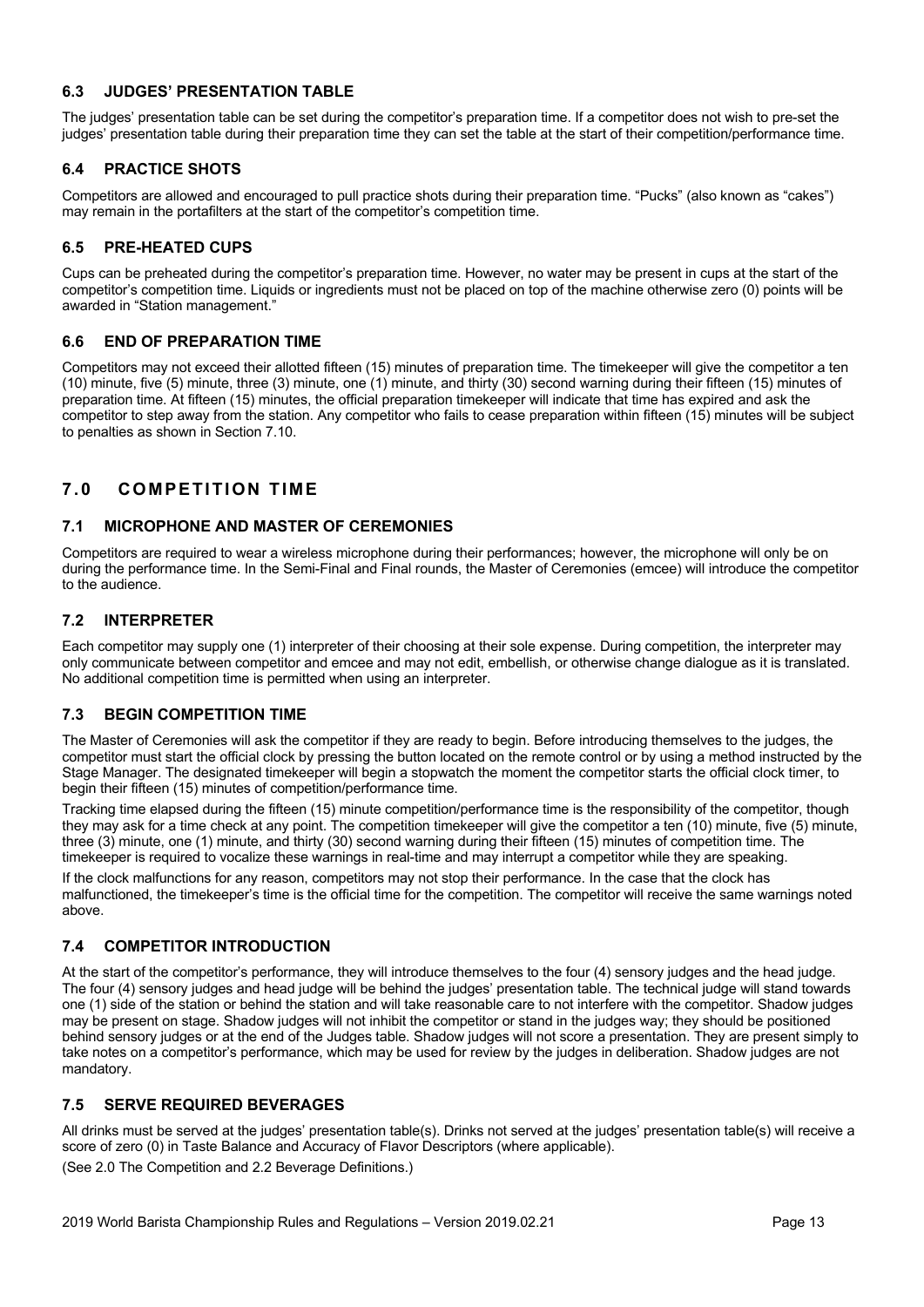Competitors are required to serve and/or provide unflavored water to the four (4) sensory judges for each beverage course. Competitors can serve unflavored water to the judges at the start of the performance time or when the first set of drinks are served. Water glasses should be filled as needed throughout the presentation.

# **7.6 RUNNERS CLEAR THE SERVED DRINKS**

After each set of drinks has been served to and evaluated by the judges, a runner will clear the drinks from the judges' presentation table at the direction of the head judge. Runners will remove cups, saucers and spoons used in the previous beverage course. If a competitor has special instructions for the runner, they will need to explain these instructions to the runner, head judge, and the WBC stage manager before the start of their competition time, otherwise the standard of cups, saucers and spoons will be removed. If instructions were not given to the head judge and the WBC stage manager and if the wares the competitor wants onstage were removed by the runner, retrieval of the wares is allowed in accordance with 8.2 Forgotten Accessories. The runner will make every reasonable effort to avoid impeding the competitor, but it is the competitor's responsibility to navigate their station successfully.

# **7.7 STATION PERIMETERS**

Competitors may only utilize the work area provided by the WBC: the machine table and presentation tables. The introduction of any other furniture and/or equipment that is placed directly on or over the competition area floor (e.g., a stand, table, dumbwaiter, bench, etc.) will result in automatic disqualification. Competitors may not utilize any space under any competition tables for storage, otherwise the competitor will receive zero (0) points in the "Station management/Clean working area at end" section. The only allowed exceptions to the rule are: a free-standing knockbox; and steps or platforms as necessary for baristas to fully access the espresso machine & presentation tables.

# **7.8 END COMPETITION TIME**

Competition time will be stopped when a competitor presses the stop button on the remote control attached to the clock or raises their hand and says "time", whichever time is earliest. If the competitor chooses to call "time" without pressing the stop button on the remote control, the competitor is responsible for making their signal loud and clear to the official timekeeper and head judge. Only the time recorded by the head judge or official timekeeper will be used for scoring purposes.

The competitor may choose to end their performance at any time. For example, competitors can stop the clock once their final drink is placed on the presentation table to be served to the judges or may choose to go back to their station to clean before stopping the clock.

Competitors are allowed up to fifteen (15) minutes for completion of their performance without penalty. There is no penalty or additional incentive to complete a performance in less than fifteen (15) minutes.

# **7.9 COMMUNICATION AFTER THE COMPETITION TIME**

Competitors may not talk to the judges once their performance has ended. Any communication provided to judges after the completion of a presentation will not be considered for scoring evaluation. Competitors may continue to talk to the Master of Ceremonies after the competition time has ended; however, the judges will not be impacted by the conversation or information given after the competition time.

### **7.10 TIME PENALTIES**

- A. If the competitor has not finished their preparation or presentation during the allotted fifteen (15) minute period, they are allowed to proceed until the preparation or presentation is completed.
- B. One point shall be deducted for every second over fifteen (15) minutes from the competitor's total score up to a maximum penalty of sixty (60) points (one (1) minute).
- C. Any competitor whose preparation or performance period exceeds sixteen (16) minutes will be disqualified.

# **7.11 COACHING**

Instructions or 'coaching' may not be provided to a competitor during the time of their competition under penalty of disqualification. The WBC encourages audience participation and enthusiastic fan support that does not interfere with competition. (Please note: coaches, supporters, friends, or family members are not allowed on stage while the competition is in progress, otherwise the competitor is subject to disqualification by the presiding head judge.)

# **8.0 TECHNICAL ISSUES**

- A. A competitor may raise their hand and declare a "technical time out" in the event that they believe there is a technical problem with any of the following WBC-provided equipment:
	- i. The espresso machine (including power, steam pressure, control system malfunction, lack of water or drain malfunction)
	- ii. The grinder
	- iii. Any additional electrical equipment (excluding the competition clock)
	- iv. The audio visual equipment (such as the competitor's music or microphone)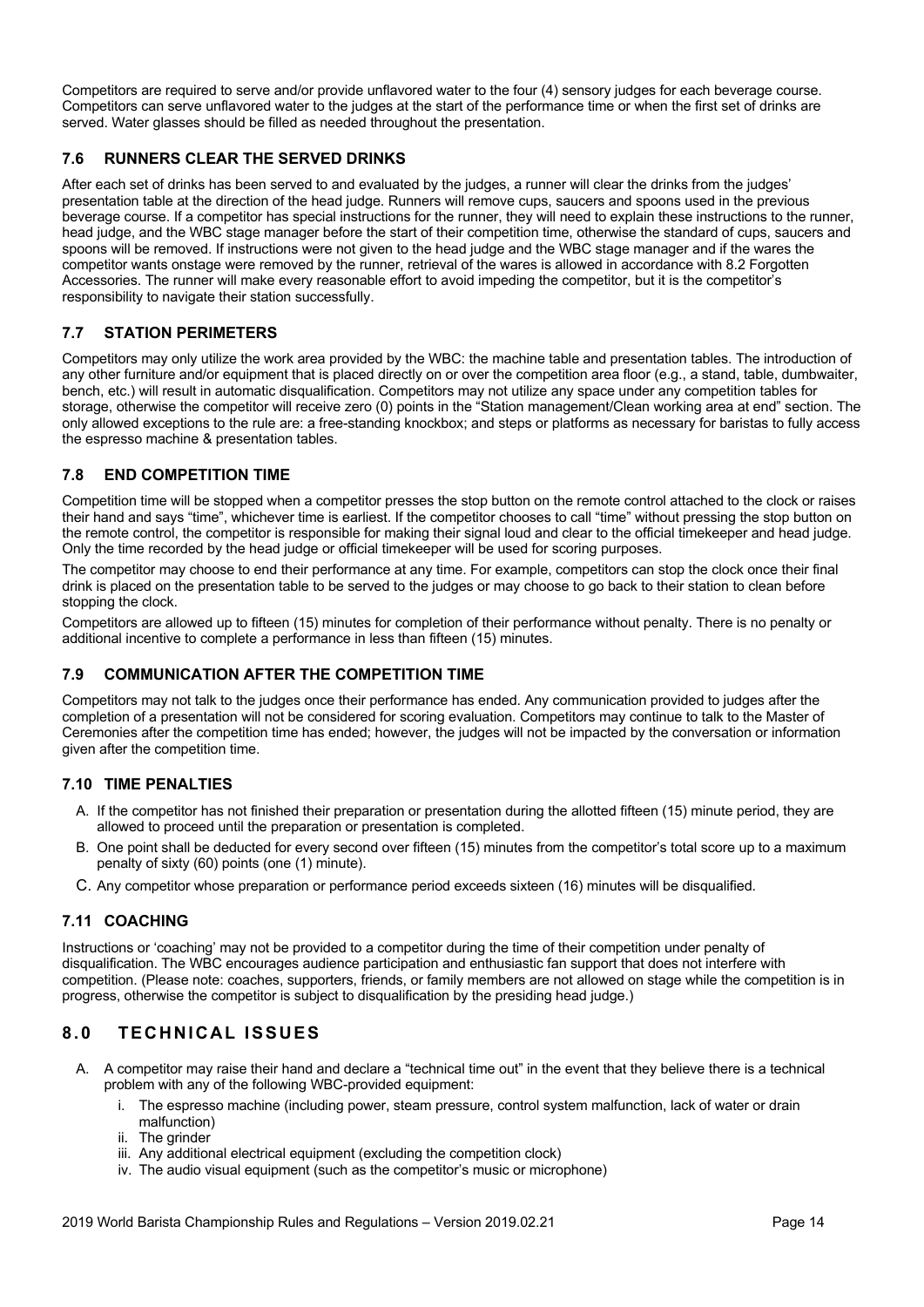Preparation or competition time will be paused by the Stage Manager (during preparation time) or by the head judge (during competition time). The official timekeeper will make note of time when "technical time out" is called. It is the competitor's responsibility to ensure the timekeeper is aware of the "technical time out" being called.

- B. If the event manager/head judge agrees there is a technical problem that can be easily resolved, they will decide the appropriate amount of time for the competitor to be credited. Once the technician has fixed the problem, the competitor's time will resume.
- C. If the technical problem cannot be solved in a timely manner, the event manager/head judge will make the decision whether or not the competitor should wait to continue their performance or stop the performance and start again at a reallocated time.
- D. If a competitor must stop their competition time, the competitor along with the head judge and event manager will reschedule the competitor to compete in full again at a later time.
- E. If it is determined that the technical issue is due to competitor error or the competitor's personal equipment, the head judge may determine that no additional time will be given to the competitor, and the preparation or competition time will resume without time being credited.
- F. No time credit will be issued for technical issues caused by improper use; therefore, it is the responsibility of all competitors to understand and follow the correct use of all competition equipment.
- G. A technical time out for inconsistency or variation between group heads requiring adjustment may only be declared during preparation time.

# **8.1 OBSTRUCTIONS**

- A. If any individual, such as volunteers, judges, audience members, or photographers are of an obvious hindrance to a competitor, then the competitor will be given additional time at the discretion of the head judge.
- B. If the judges' presentation table has not been cleared within a reasonable amount of time after each set of drinks has been served, then the competitor will be credited time for the delay this error has caused at the discretion of the head judge.

### **8.2 FORGOTTEN ACCESSORIES**

- A. If a competitor has forgotten any of their equipment and/or accessories during their preparation time, the competitor may exit the stage to retrieve the missing items; however, their preparation time will not be paused.
- B. If a competitor has forgotten any of their equipment and/or accessories during their competition time, they must inform the head judge that they have forgotten an item(s) offstage and then retrieve the missing item(s) themselves. The competition time will not be paused.
- C. Nothing may be delivered by the runners, supporters, team members, or the audience, otherwise the competitor is subject to disqualification by the presiding head judge.

# **9.0 CLEAN-UP TIME**

Once a competitor has completed their performance, they should begin cleaning up the station. A station runner will bring the waiters cart back out on stage for the competitor to load their supplies on. If a competitor brought their own electrical equipment, the station runner can help the competitor remove these items from the station. Competitors are expected to remove all their personal equipment and supplies and thoroughly wipe down their station. The judges do not evaluate the clean-up time.

# **10.0 POST COMPETITION**

### **10.1 SCOREKEEPING**

### 10.1.1 WBC Official Scorekeeping

The WBC official scorekeepers are responsible for adding all scores and for keeping all scores confidential.

### 10.1.2 Competitor's Total Score

In Round One, the competitor's total score will be tallied by adding the sum of the technical score sheet and all four (4) sensory score sheets, then deducting any time penalty. Please note the head judge score sheet does not count towards the competitor's total score in Round One. In the Semi-Final and Final Rounds, the competitor's total score will be tallied by adding the sum of the four (4) sensory score sheets, the Station Management and Clean Working Area at End scores from the Head Judge score sheet, then deducting any time penalty.

### 10.1.3 Tie Scores

If there is a tie between two (2) or more competitors, the official scorekeepers will total all the involved competitor's sensory espresso scores (Part I from all four (4) sensory score sheets). The competitor with the highest sensory espresso score will win the tie and place above any other competitor with the same total competition score. If the tied competitors have the same sensory espresso score then the higher placement will be awarded to the competitor with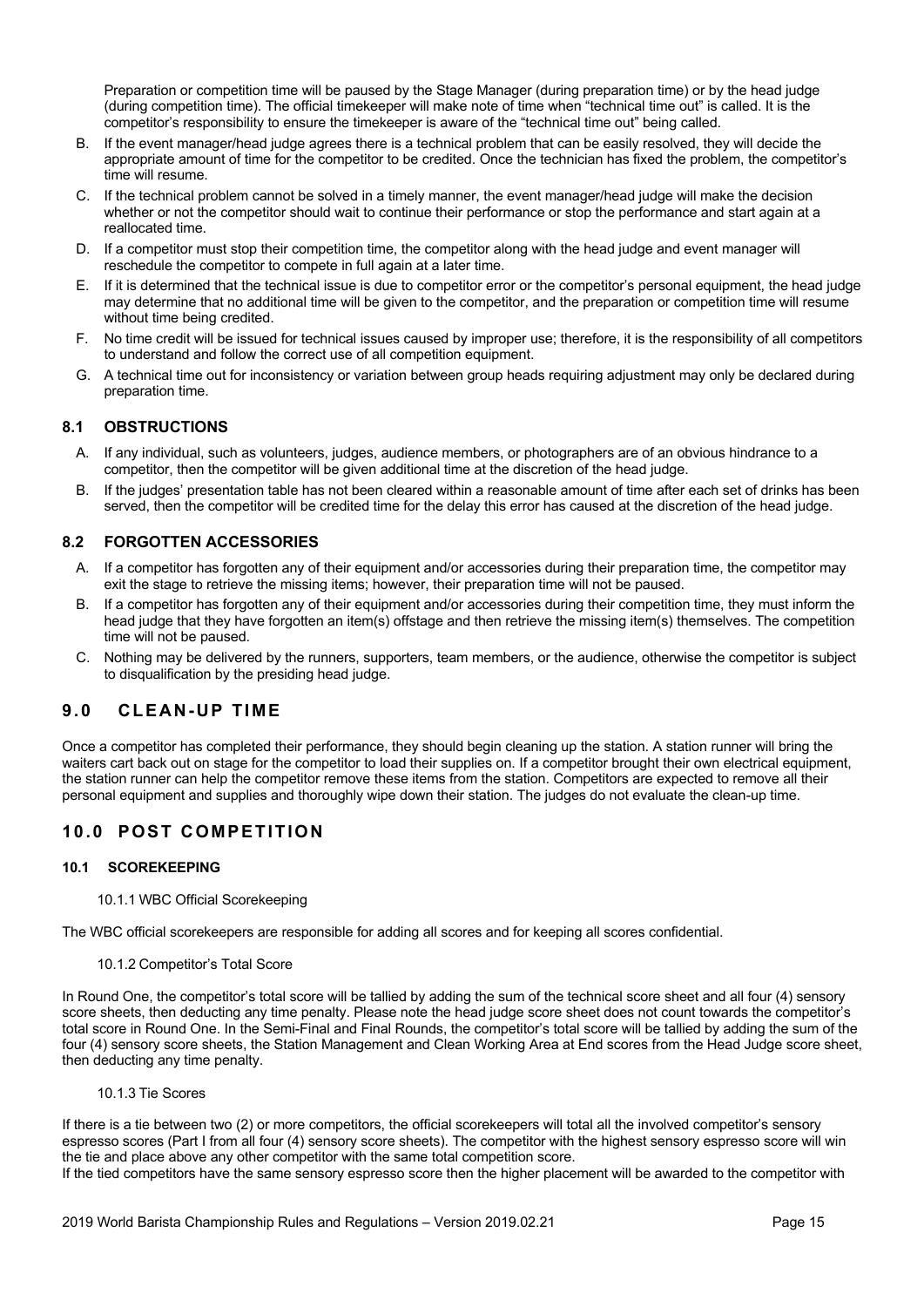the higher total sensory milk beverage score (Part II from all four sensory score sheets). If the tied competitors have the same sensory espresso and milk beverage scores then the higher placement will be awarded to the competitor with the higher "Total impression" score (Part V from all four sensory score sheets).

### **10.2 DEBRIEFING**

Following the awards ceremony, competitors will have an opportunity to review their score sheets with the judges on-site in accordance to the announced schedule. Competitors are allowed to keep their original score sheets after the WCE Event Manager scans the score sheets. Please be aware that your score sheets may be made public after the completion of the WBC.

# **11.0 COMPETITOR PROTEST AND APPEALS**

### **11.1 COMPETITOR RELATED ISSUES**

### 11.1.1 Protest

If a competitor has an issue or protest to make regarding the WBC during the competition, the competitor should contact the WBC event organizer. The event organizer will then determine whether the issue can be resolved on-site at the WBC, or whether the issue will require a written appeal following the WBC.

If the WBC event organizer decides that the issue and/or protest can be solved on-site at the WBC, the WBC event organizer will contact the involved party or parties to ensure fair representation. The competitor's issue and/or protest will be discussed and a decision will be made jointly, on-site by the WBC event organizer and the designated onsite representative of the WCE Competition Operations Committee. The WBC event organizer will inform the competitor of the decision.

### 11.1.2 Appeal

If a competitor has a complaint that cannot be resolved on-site or the competitor wishes to appeal a decision made on-site, the WBC event manager will ask the competitor to submit their formal complaint and/or appeal in writing to the WCE Competitions Operations Committee. All decisions made by the WCE Competitions Operations Committee are final. The complaint and/or appeal letter must include the following:

- 1) Competitor name
- 2) Date
- 3) A clear and concise statement of the complaint
- 4) Date and time references (if applicable)
- 5) Competitor's comments and suggested solution
- 6) Party/Parties involved
- 7) Competitor's contact information

Any written complaints and/or appeals that do not include this information will not be considered. Competitors must submit their written complaint and/or appeal to the WBC event organizer via email to info@worldcoffeeevents.org within twenty-four (24) hours of the offending incident or the decision given.

### 11.1.3 Appeals Reviewed by the WCE Advisory Board

The WCE Advisory Board will review written complaints and appeals within thirty (30) days of receipt. The WCE Advisory Board Chair will contact the competitor in writing via email with a final decision.

### **11.2 JUDGE/JUDGING RELATED ISSUES UPON REVIEWING SCORE SHEETS**

### 11.2.1 Protest

If a competitor objects to their scores given by one (1) or more judges, the competitor can meet with their head judge during the competitor debriefing to explain their protest. The head judge and/or one (1) or more representatives of the WCE Competitions Operations Committee will discuss the competitor's protest on-site with the judges who judged the competitor along with one (1) more representatives of the WCE Competition Operations Committee. They will make a decision on-site and a representative of the WCE Competition Operations Committee will inform the competitor of the decision.

### 11.2.2 Appeal

If the competitor does not agree with the decision, they may appeal the decision in writing to the WCE Competitions Operations Committee. All decisions made by the WCE Competitions Operations Committee are final. The appeal letter must include the following:

- 1) Competitor name
- 2) Date
- 3) A clear and concise statement of the complaint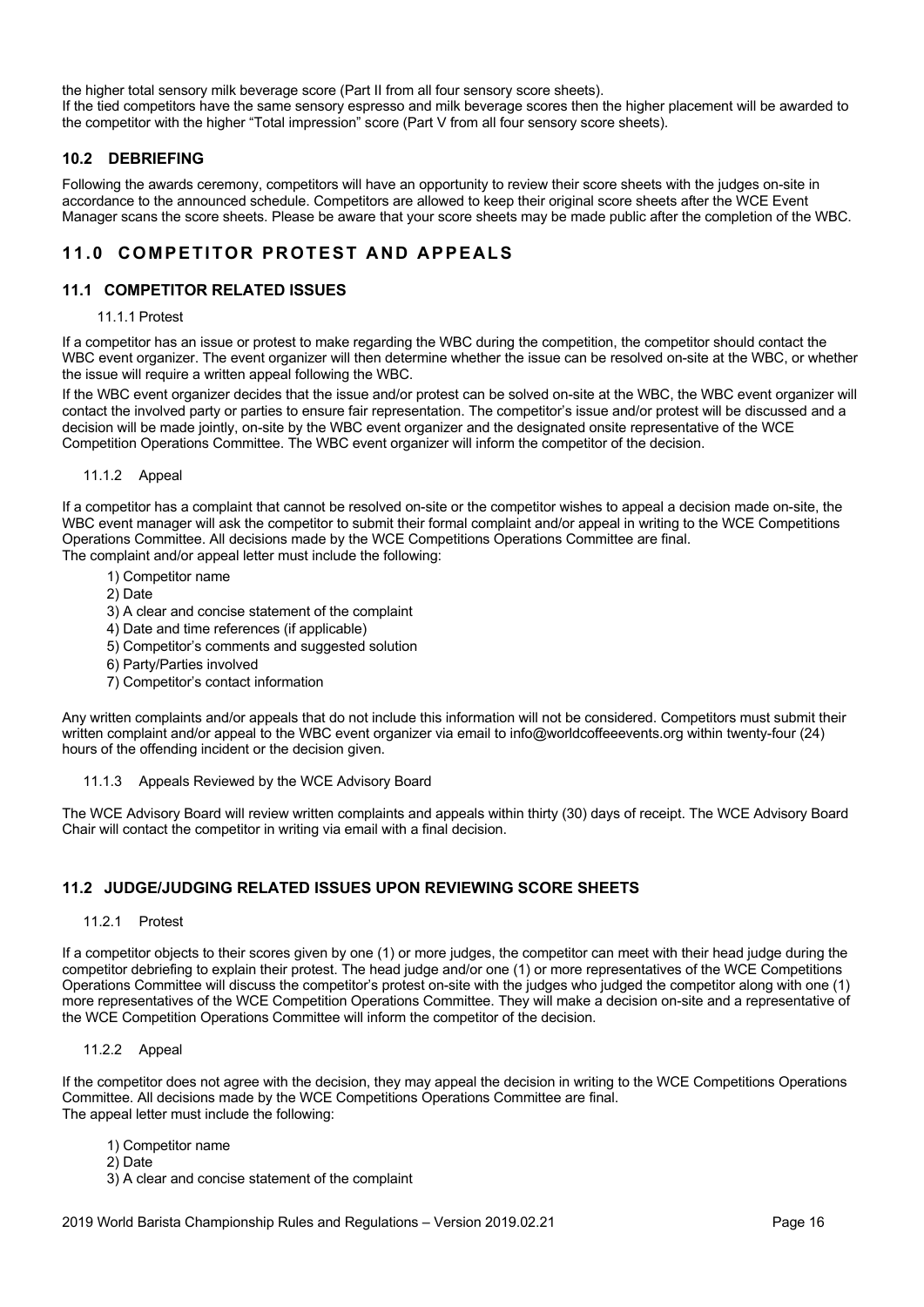4) Date and time references (if applicable)

- 5) Competitor's comments and suggested solution
- 6) Party/Parties involved
- 7) Competitor's contact information

Any written protests/appeals that do not include this information will not be considered. Competitors must submit their written complaint or appeal to the WBC event organizer via email to info@worldcoffeeevents.org within twenty-four (24) hours of the debriefing or the decision given.

11.2.3 Appeals Reviewed by the WCE Competitions Operations Committee.

The WCE Competitions Operations Committee will review written complaints and appeals within thirty (30) days of receipt. The WCE Competitions Operations Committee Chair will contact the competitor in writing via email with the final decision.

# **12.0 EVALUATION CRITERIA**

### **12.1 WHAT THE JUDGES ARE LOOKING FOR IN A BARISTA CHAMPION**

The judges are looking for a champion who:

- A. Has a mastery of technique, craft, and communication and service skills; and is passionate about the barista profession.
- B. Has a broad understanding of coffee knowledge beyond the twelve (12) drinks being served in the competition.
- C. Prepares and serves high quality beverages.
- D. May serve as a role model and a source of inspiration for others.

# **12.2 COMPETITION AREA**

One (1) technical judge will be present in Round One of the World Barista Championship, and zero (0) technical judges will be present in the Semi-Final and Final Rounds. The technical judge will evaluate the competition area for cleanliness at the beginning and end of the performance/competition time. In the absence of a technical judge, the head judge will evaluate the cleanliness at the end of the performance/competition time. Two (2) technical judges must be present at National level competitions, for every round.

# **12.3 TASTE EVALUATION**

Points will be awarded for the taste of each individual drink (i.e. espresso, milk beverage, and the signature beverage.) Consideration will be given to raw materials used and style of the beverage. Competitors should strive for a harmonious balance of sweetness, acidity and bitterness. Competitors are advised to explain verbally to the judges why they chose their particular coffee, the basic roast profile, the espresso constituent structure, the major taste elements, the ingredients used in the signature beverage and the philosophy behind the drinks served.

### **12.4 BEVERAGE PRESENTATION**

Points will be awarded based on the visual presentation of the drinks including cups, glasses and accessories. This includes elements such as cleanliness of cups and saucers (no spills or drips on cups), consistency of methodology, creativity, and style of presentation.

# **12.5 TECHNICAL SKILLS**

Points will be awarded based on the competitor's technical knowledge and skill operating the espresso machine and grinder(s).

### **12.6 JUDGES TOTAL IMPRESSION**

Points will be awarded based on, but not limited to, the judges' experience of the competitor's skills, taste of drinks, and beverage presentation.

# **13.0 TECHNICAL EVALUATION PROCEDURE**

One (1) technical judge will be present in Round One of the World Barista Championship, and zero (0) technical judges will be present in the Semi-Final and Final Rounds. Two (2) technical judges will be present at National level competitions. Station Management and Clean working area at end will be captured by the Head Judge. The following is an explanation of the technical score sheet.

### **13.1 EVALUATION SCALE**

The evaluation scale is the same for both technical and sensory judges. There are two types of scores: the Yes/No Score, and the Zero (0) to Six (6) Score.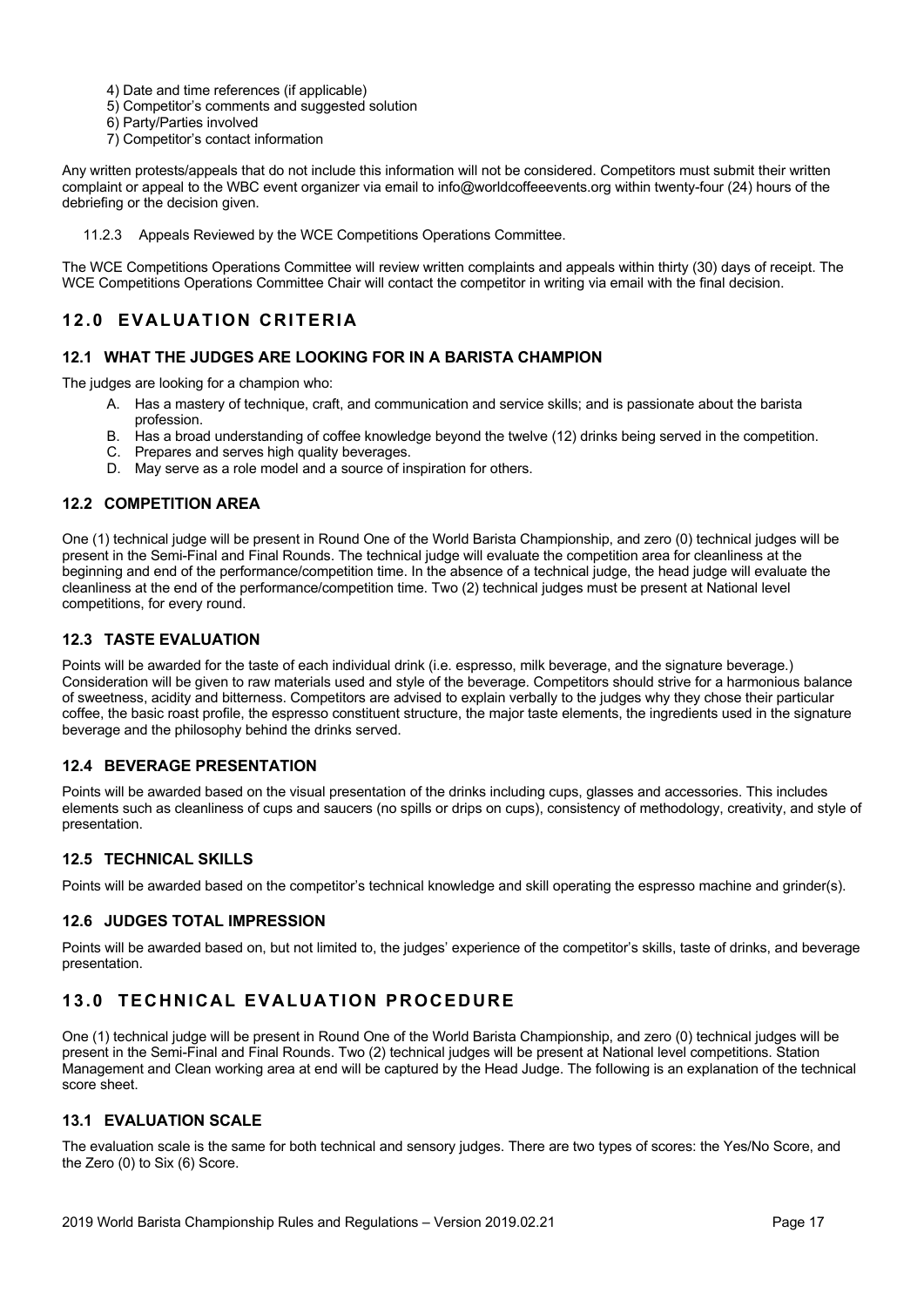$Yes = 1$  No = 0 Unacceptable = 0 Acceptable = 1 Average = 2  $Good = 3$  Very Good = 4 Excellent = 5 Extraordinary = 6

### Yes/No Score

The competitor receives one (1) point for a score of Yes on this item, and zero (0) points for a score of No.

### Zero (0) to Six (6) Score

Some score sheet criteria are evaluated on a scale of zero (0) to six (6), with zero (0) being the lowest score and six (6) being the highest. It is acceptable to use half point increments between 1.0 and 6.0, which are recorded using a decimal point, not a fraction. (For example, 1.5, 2.5, 3.5.) The lowest score with value is one (1). A score of 0.5 may not be used. A score of zero (0) is used when some criteria is deemed totally unacceptable. Scores of zero (0) and six (6) require the approval of the head judge.

# **13.2 TECHNICAL SCORE SHEET – PART I**

### **Part I - Station Evaluation At Start-Up**

|   | 0 to 6     |
|---|------------|
|   |            |
| 6 | $\sqrt{6}$ |

Clean working area at start-up/Clean cloths

- 13.2.1 Clean working area at start-up/Clean cloths
	- A. The cleanliness and organization of the competitor's work station (work table, prep table, top of machine) will be evaluated on a scale between one (1) and six (6). If the area is deemed messy, a one (1) will be recorded.
	- B. Verify the competitor's ability to organize the working area in a practical and efficient way.
	- C. Over preparation should be marked down (e.g. milk in the pitchers, etc.)
	- D. A minimum of three (3) clean cloths should be available when the performance time starts. The cloths must be clean and have a designated purpose (i.e. one (1) for the steam wand, one (1) for drying/cleaning baskets, one (1) for bar clean up. A towel on the competitor's apron/person for one (1) of these uses is included in this count.)
	- E. If there is any water in the cups on top of the espresso machine at any time, the competitor will receive a score of zero (0) for "Station management/Clean working area at end."
	- F. Competitors may have pucks (used coffee grounds) in the portafilters at the start of their competition time. This will not count against "Clean working area at start-up/Clean cloths."

# **13.3 TECHNICAL SKILLS ESPRESSO – PART II**

Please note the technical skills standards are the same for all 3 beverages. The technical score sheet is the same in Part II, III and IV.



13.3.1 Flushes the group head

Flushing of the group head must occur in the time after removal of the portafilter and prior to each extraction. If the group head was flushed prior to the extraction of the served beverages, the judge will mark "Yes."

### 13.3.2 Dry/clean filter basket before dosing

If the filter basket is completely dry and clean prior to the served beverages, the judge will mark "Yes."

13.3.3 Acceptable spill/waste when dosing/grinding

Spill/waste is ground coffee left unused during the competition/performance time that may be found in the espresso grinder's dosing chamber, in the knock box, on the counter, in the trash, on the floor or elsewhere. Waste created in the process of preparing beverages that are not served to judges does not count towards a competitor's total waste evaluation. Spill/waste of up to five (5) grams of unused coffee per beverage category is considered acceptable. In order to earn a score of excellent five (5) or higher, the waste must not exceed one (1) gram of unused coffee per beverage category. Wasting more than five (5) grams of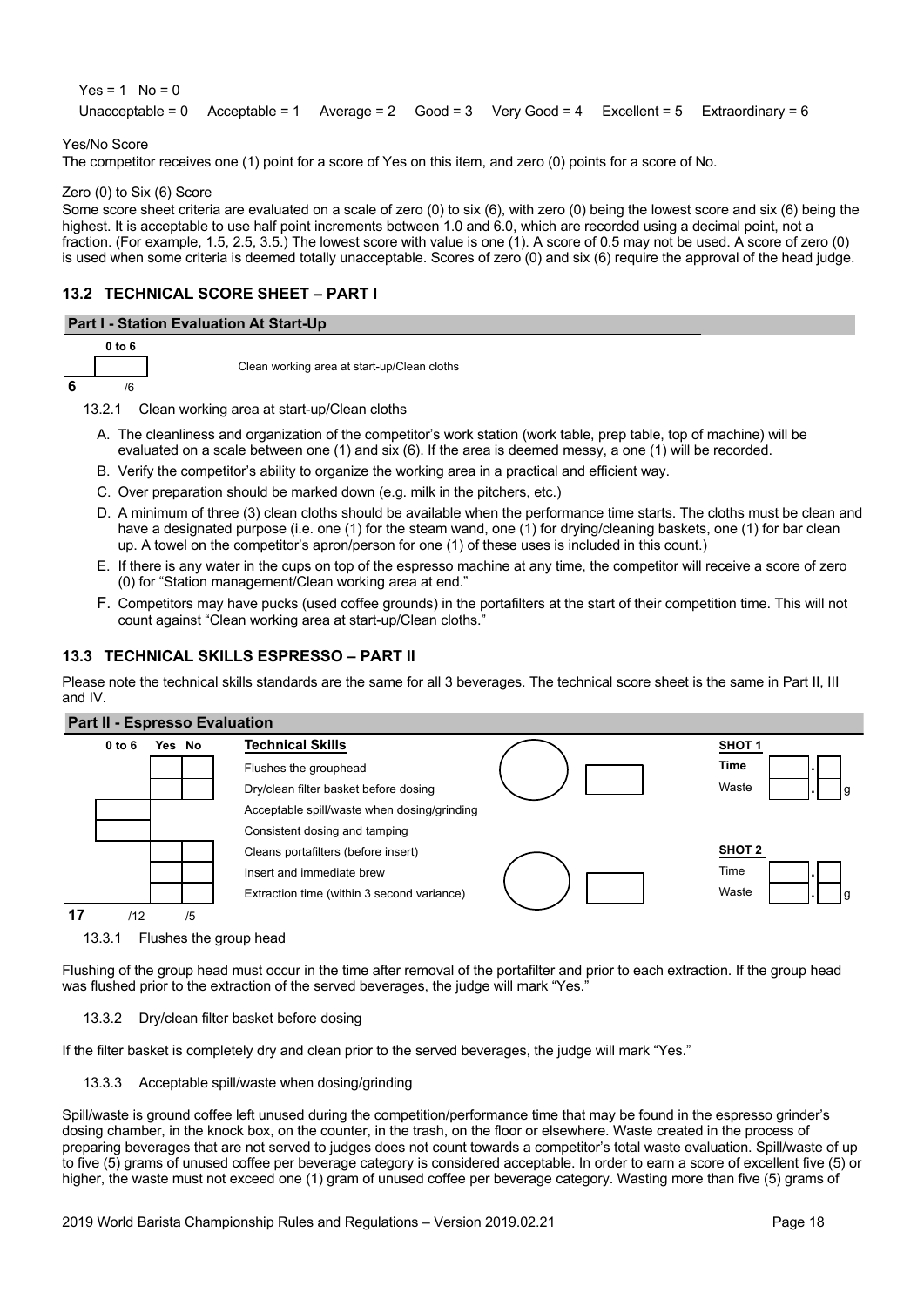coffee per beverage category is unacceptable and will result in zero (0) points. A reasonable amount of coffee purged is not included in waste. All coffee used for drinks must be ground during competitor's fifteen (15) minutes competition time.

13.3.4 Consistent and effective dosing and tamping

The competitor must demonstrate a consistent method for dosing and tamping. The competitor should evenly distribute the coffee grounds, followed by levelled tamping of adequate pressure. Cultural differences are taken into consideration.

13.3.5 Cleans portafilters (before insert)

Cleans basket rim and side flanges of portafilter before insert into the machine. If done, the judge will mark "Yes."

13.3.6 Insert and immediate brew

The competitor should start the extraction immediately after inserting the portafilter into the machine without any delay. If done, the judge will mark "Yes."

13.3.7 Extraction time (within 3 second variance)

Judges will time all shots extracted and determine whether shot extraction times are within a 3.0-second variance. If the extraction time is within a 3.0-second variance of each other within each category of drinks, the judge will mark "Yes." Extraction time begins when the competitor activates the machine's brew cycle. Shot times for shots that are not served will not be included in this score.

# **13.4 TECHNICAL SKILLS MILK BEVERAGE – PART III**

Please note the first seven (7) evaluation areas are the same as under the Espresso Evaluation – Technical Skills.

#### **Part III - Milk Beverage Evaluation**



### 13.4.1 Empty/clean pitcher at start

The competitor should pour cold, fresh milk into a clean pitcher, which must not have been filled during the preparation time. The pitcher should be clean on both inside and on the outside.

### 13.4.2 Purges the steam wand before steaming

The competitor should purge the steam wand before inserting it into the milk pitcher.

13.4.3 Cleans the steam wand after steaming

The steam wand should be cleaned with a dedicated steam wand towel.

13.4.4 Purges the steam wand after steaming

The competitor should purge the steam wand after steaming the milk.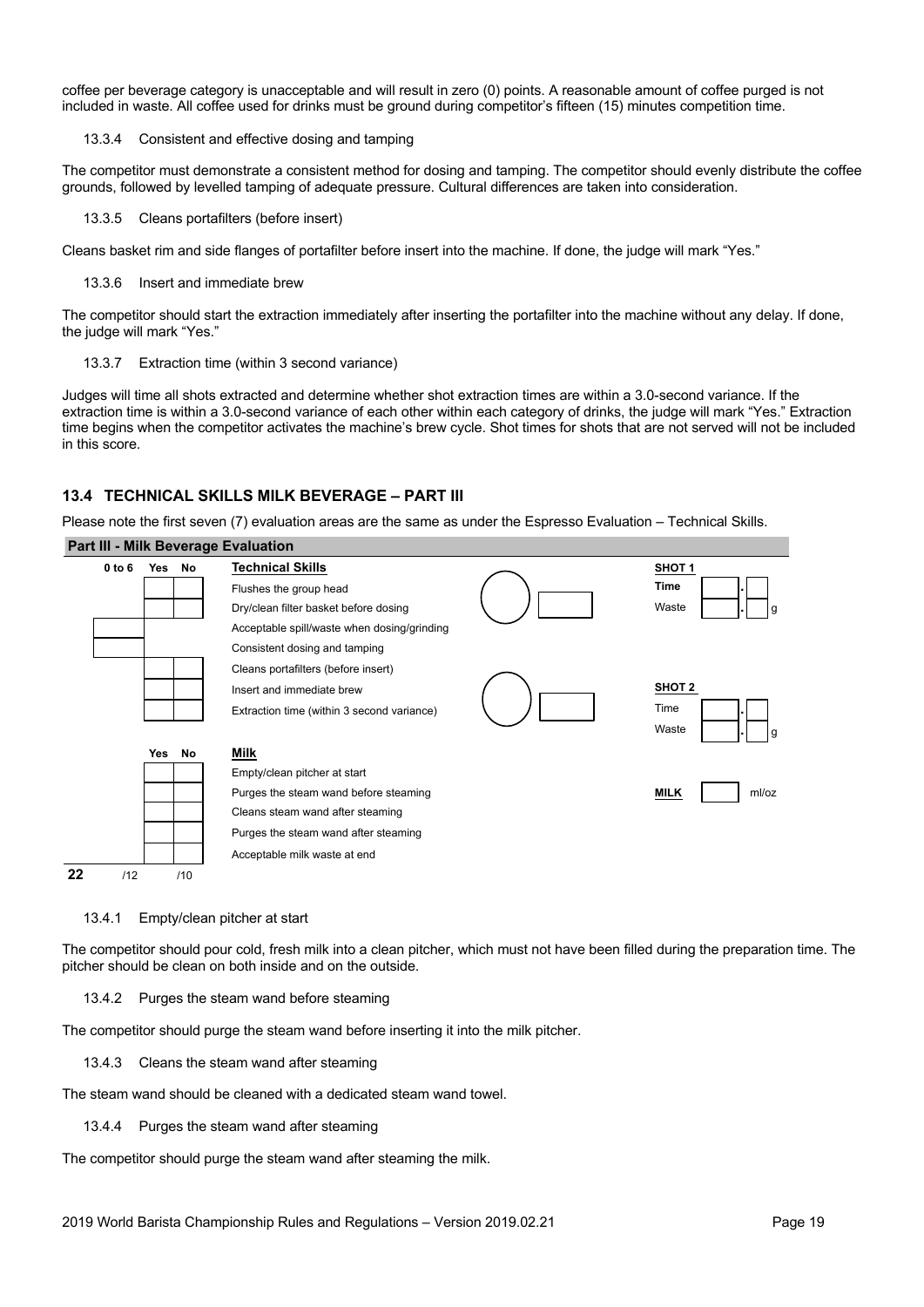### 13.4.5 Acceptable milk waste at end

The pitcher should be more or less empty after the milk beverages have been prepared. Acceptable waste is no more than 90ml/3oz in total.

### **13.5 TECHNICAL SKILLS SIGNATURE BEVERAGE – PART IV**

Please note the evaluation areas are the same as under the Espresso Evaluation – Technical Skills

### **13.6 TECHNICAL – PART V**



- 13.6.1 Station management/Clean working area at end
	- A. Technical judge will evaluate the competitor's overall workflow and use of tools, equipment and accessories. In the absence of a technical judge, the head judge will evaluate the Station management and cleanliness at the end of the performance/competition time.
	- B. The competitor should display an understanding of the correct use and operation of the espresso machine.
	- C. The competitor should display an understanding of the correct use and operation of the grinder including the management of coffee in and through the grinder. Competitors should be grinding coffee for each shot or set of shots.
	- D. The competitor should try to achieve extraction times within a 3.0 second variance and shot volume of 25-35 mL (30 mL +/- 5 mL).
	- E. The technical judge will evaluate the competitor's work-flow throughout the presentation, including: the organization and placement of tools, cups and accessories; the competitor's movement and flow in and around the work station; the cleanliness and maintenance of the station (equipment, counters, towels, pitchers); the management of coffee and ingredients (milk, signature beverage ingredients). In the absence of a technical judge, the head judge will evaluate the Station management and cleanliness at the end of the performance/competition time.
	- F. Liquids or ingredients must not be placed on top of the machine; otherwise zero (0) points will be awarded in "Station management/Clean working area at end."
	- G. The cleanliness of the area is evaluated. If a spill occurs, the competitor should have it cleaned up by the end of their performance time. Cleaning while working (e.g. removing spent grounds or wiping tables) will improve the competitor's score, as will cleaning the station before they end their performance time. All wares and tools (e.g. tampers, cups, trays, pitchers) are included in this evaluation including items on the espresso machine and work tables. Spent pucks (used coffee grounds) are allowed to be in the portafilters at the end of the performance and are not part of this score.
- 13.6.2 Clean portafilter spouts/Avoided placing spouts in dosing chamber
	- A. The competitor needs to remove any water or grounds on the portafilter spouts by cleaning the spouts. Rinsing, using a towel, and wiping with fingers are all acceptable methods for achieving clean spouts.
	- B. During distributing and leveling of coffee grounds, the competitor should not place portafilter spouts directly over the dosing chamber. (This could allow water to contaminate the dosing chamber.)
	- C. If the competitor has clean portafilter spouts before each extraction and does not place the portafilter spouts over the dosing chamber, the judge will mark "Yes."

### 13.6.3 General hygiene throughout presentation

The judge will determine this score based on the competitor's sanitary practices throughout their entire presentation. If proper hygiene is used for the entire presentation, the judge will mark "Yes."

Examples of unacceptable practices include:

- Touching hands to face, mouth, etc. and then using the hands for beverage preparation.
- Touching the floor and then using the hands for beverage preparation.

### 13.6.4 Proper usage of cloths

The judges will evaluate the correct and sanitary usage of the competitor's cloths. The competitor should use one for the steam wand, one for cleaning the filter basket and one for the workstation.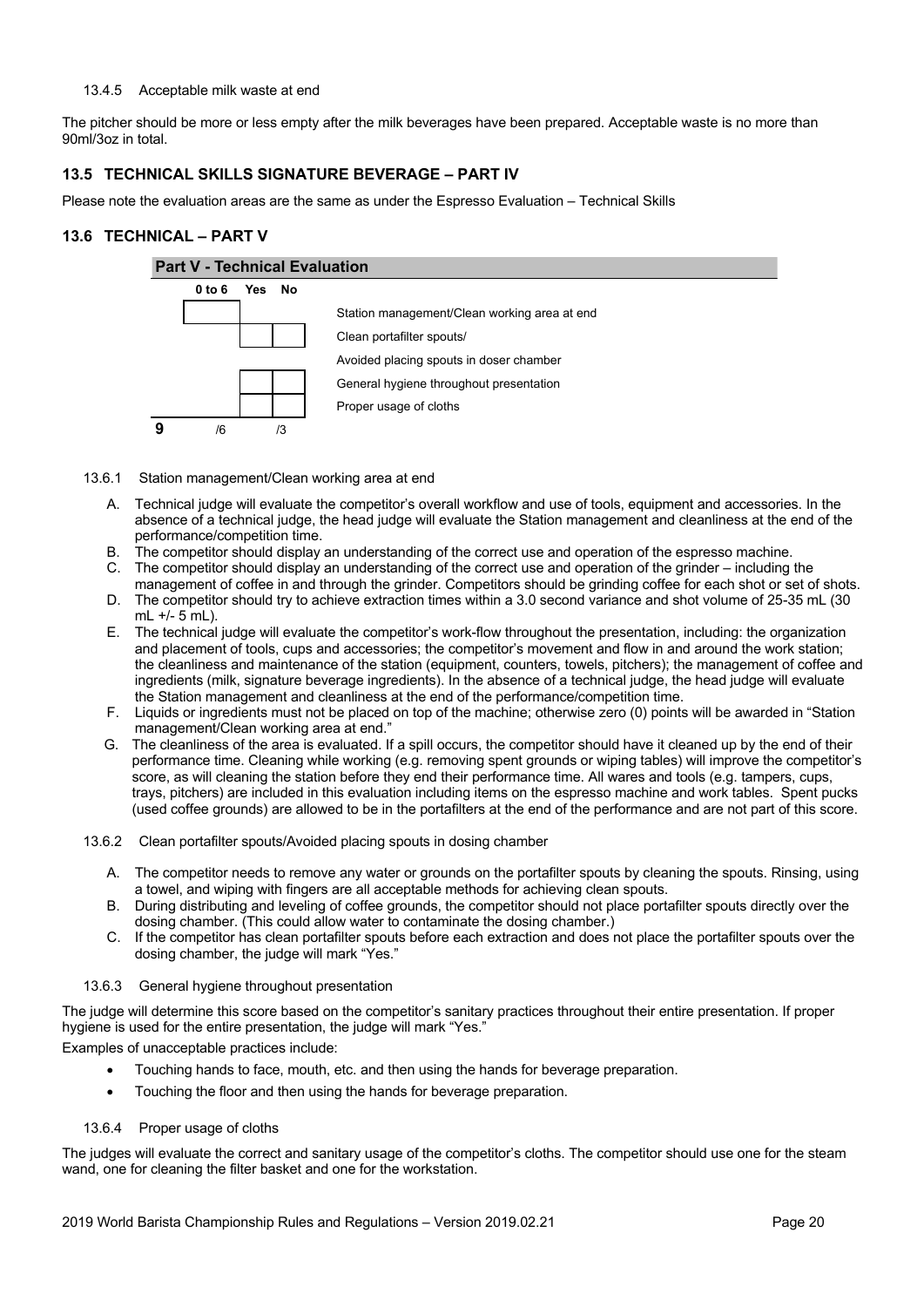Examples of unacceptable practices are:

- Using a non-dedicated cloth to clean a steam wand (using it for some other purpose other than using it to clean a steam wand.)
- Anything that is not sanitary or food safe with a cloth such as: touching it to face, mouth, etc.
- Using a cloth once it has touched the floor or dropped.

# **14.0 SENSORY EVALUATION PROCEDURE**

Each competitor will be evaluated by four (4) sensory judges. The following is an explanation of the sensory score sheet.

### **14.1 EVALUATION SCORE**

The evaluation scale is the same for both technical and sensory judges. There are two (2) types of scores: the Yes/No Score, and the Zero (0) to Six (6) Score.

 $Yes = 1$  No = 0 Unacceptable = 0 Acceptable = 1 Average = 2  $Good = 3$  Very Good = 4 Excellent = 5 Extraordinary = 6

Yes/No Score

The competitor receives one (1) point for a score of Yes on this item, and zero (0) points for a score of No.

### Zero (0) to Six (6) Score

Some score sheet criteria are evaluated on a scale of zero (0) to six (6), with zero (0) being the lowest score and six (6) being the highest. It is acceptable to use half point increments between 1.0 and 6.0, which are recorded using a decimal point, not a fraction. (For example, 1.5, 2.5, 3.5.) The lowest score with value is one. A score of 0.5 may not be used. A score of zero (0) is used when some criteria is deemed totally unacceptable. Scores of zero (0) and six (6) require the approval of the head judge.

### **14.2 ESPRESSO EVALUATION – PART I**

Espressos will be evaluated using the following protocol by all sensory judges. Sensory judges will complete all steps of the evaluation before recording scores.

Sensory judges will stir the espresso three (3) times with a spoon (moving the spoon front to back) to mix the flavors within the shot, then immediately taste. Sensory judges will take at least two (2) complete sips to fully evaluate the espresso. Judges will not taste the espresso off the spoon.

Competitors may override the evaluation protocol by giving the judges specific alternative instructions on how they want the espresso evaluated. As long as the instructions are reasonable, and are not in contradiction with other rules, the judges should follow all instructions given by the competitor.



### 14.2.1 Crema

Judges will visually evaluate the appearance of the crema for presence in the vessel. To score a "yes" the crema must stretch across the entire surface of the espresso and not have any holes or broken spots.

14.2.2 Taste Balance

Judges will evaluate the espresso based on how well the taste components (sweet, acidic, bitter) fit together and complement each other. Reference scales provided on scoresheets are solely for judge's initial impression of intensity; equal intensity does not imply harmonious balance.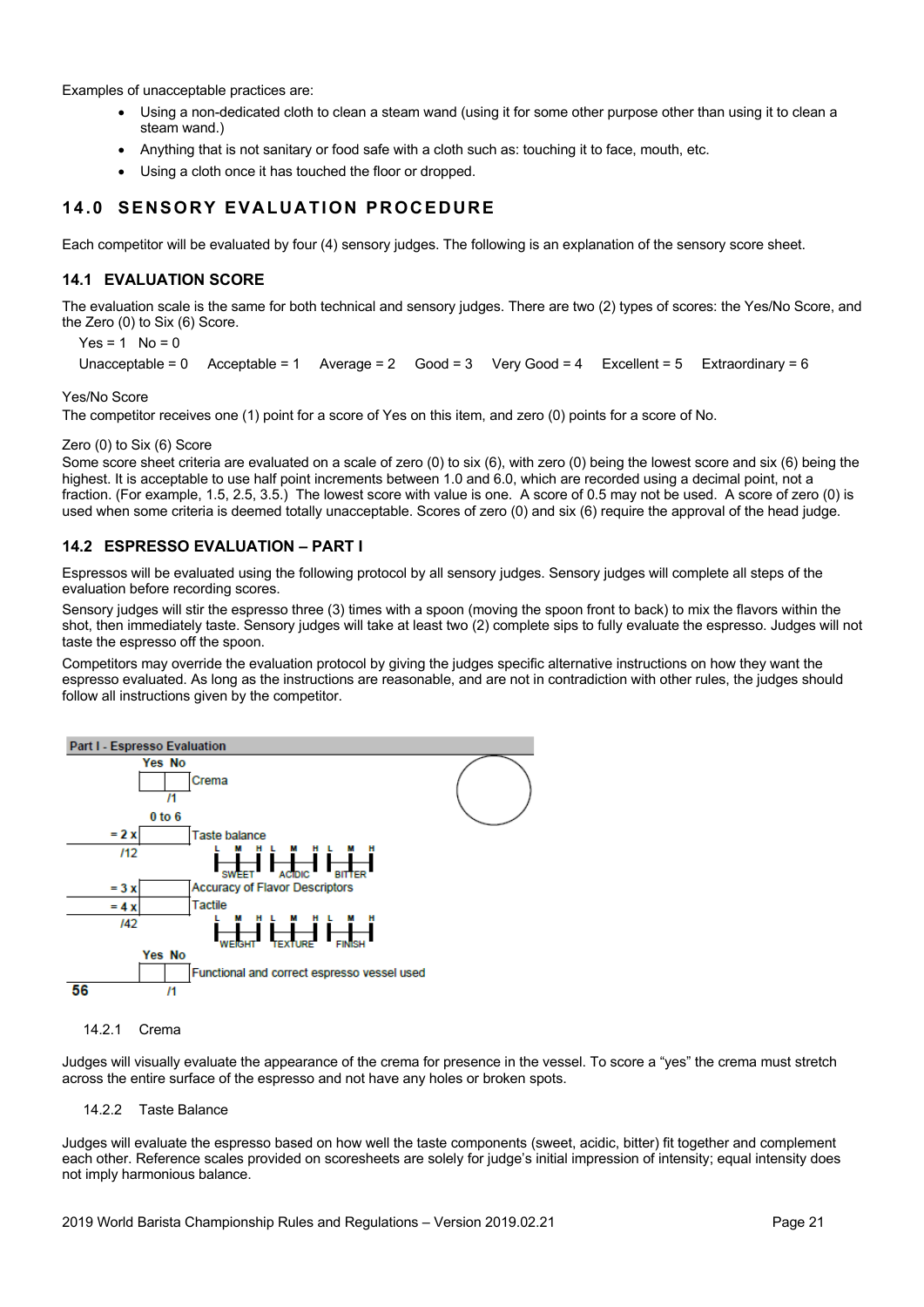### 14.2.3 Accuracy of Flavor Descriptors

Judges will listen to the flavor descriptions and explanations given by the competitor and compare those with the beverage served. The flavor profile of the beverage served should support specialty coffee. Any flavor descriptors given by the competitor for their espresso will be taken into consideration under this score. This score is based on how accurately these descriptors match the flavor of the espresso. Flavor descriptors must be given or a score of zero (0) will be received in this category.

### 14.2.4 Tactile

Judges will listen to the tactile descriptions and explanations given by the competitor and compare those with the weight and mouthfeel and finish of the beverage served. The espresso should have body and texture that correlate with the preparation, method of extraction, and coffee beans used in the espresso. The competitor will be scored solely on any tactile descriptors they offer the judges and how accurately these descriptors match the tactile sensation of their espresso. If no descriptors are provided, the expectation will be a full-bodied, round, and smooth finish.

14.2.5 Functional and Correct Espresso Vessel Used

Espresso must be served in the vessel it is intended to be visually evaluated and drunk from. The vessel must be between 60 and 90ml from which judges must be able to drink as required without any functional detriment to their ability to score accurately; this includes but is not exclusive to: vessel being too hot, unable to hold and drink from vessel safely, judges unable to execute espresso evaluation protocol. If any of these requirements are not met, a "No" will be given for "Functional and Correct Espresso Vessel Used."

# **14.3 MILK BEVERAGE EVALUATION – PART II**

Milk beverages will be evaluated using the following protocol by all sensory judges. It is important that sensory judges follow this protocol consistently. Sensory judges will complete all steps of the evaluation before recording scores.

Sensory judges will first evaluate the appearance of the milk beverage. Next, they will take an initial sip from anywhere on the rim of the cup. After the initial sip, the sensory judges will revisit the milk beverage for at least one (1) additional sip from an undisturbed location on the rim of the cup.

Competitors may override the evaluation protocol by giving the judges specific alternative instructions on how they want the milk beverage evaluated. As long as the instructions are reasonable, and are not in contradiction with other rules, the judges should follow all instructions given by the competitor.



#### 14.3.1 Visual

Judges will evaluate the appearance of the milk beverage to determine its visual score. On the surface, the milk beverage should have a color combination of milk and coffee, with good color contrast definition, balance in the cup, symmetrical design and a smooth, and possibly glossy/glass-like sheen. (Note: It is not acceptable for milk beverages to be topped with any additional spices and/or powders. Doing so will result in a zero (0) in the "taste balance" category.)

### 14.3.2 Taste Balance

The milk beverage is a hot beverage that should be served at a temperature that is immediately consumable. The texture and temperature of the beverage, and the taste of the coffee and milk will be included in the balance evaluation. The milk beverage should have a harmonious balance of the sweetness of the milk and its espresso base. The flavor profile of the beverage served should support specialty coffee, with a balance created by the addition of milk.

### 14.3.3 Accuracy of Flavor Descriptors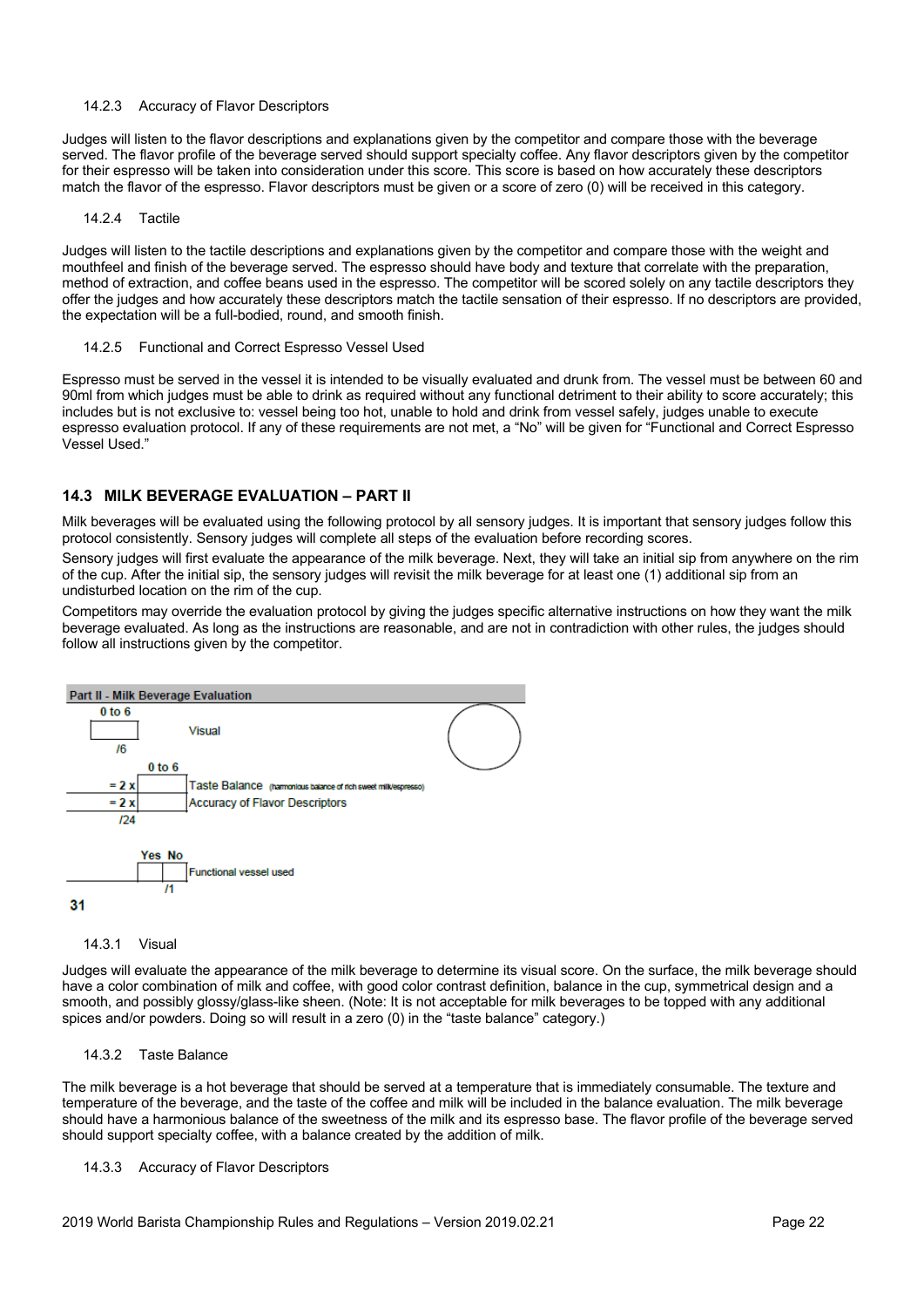Judges will listen to the flavor descriptions and explanations given by the competitor and compare those with the beverage served. The flavor profile of the beverage served should support specialty coffee. This score is based on how accurately these descriptors match the flavor of the milk beverage. Flavor descriptors must be given or a score of zero (0) will be received in this category.

#### 14.3.4 Functional vessel used

Milk beverages must be served in a vessel from which judges must be able to drink as required without any functional detriment to their ability to score accurately; this includes but is not exclusive to: vessel being too hot, unable to hold and drink from vessel safely. If any of these requirements are not met, a "no" will be given for "Functional vessel used."

### **14.4 SIGNATURE BEVERAGE EVALUATION – PART III**

#### See 2.2.3 for Signature Beverage Definition.

Signature beverage evaluations vary due to the variety of options presented by the competitor. Sensory judges will complete all steps of the evaluation before recording scores.



### $38$

.

### 14.4.1 Well explained, Introduced, and Prepared

The competitor must explain their signature beverage to the judges. In order to achieve a high score, the explanation should include factual points such as the ingredients, preparation method, and the flavors and/or aromas the judges will experience. The description should include the coffee used and the connection between the coffee and the other ingredients. Sensory judges will listen to the explanation of ingredients, preparation method, and use of coffee given by the competitor and take notes. When determining this score, judges will consider whether or not there is a strong correlation between what was described and prepared, and the actual taste and aromas of the signature beverage.

The competitor must explain to the sensory judges how to drink the beverage (smell, stir, sip, etc.). The sensory judges will listen and follow drinking instructions to the best of their ability. If no information or instructions are given, judges will individually choose how to evaluate the signature beverage. In every case, judges should take a minimum of two (2) sips of the signature beverage.

Judges will evaluate the signature beverage based on competitors' provided explanations or other observations during the fifteen (15) minute presentation only. Any explanation given by the competitor after the completion of the presentation time (clock is stopped and/or the competitor calls "time") will not be considered by the judges.

### 14.4.2 Appealing Presentation

"Appealing presentation" is the evaluation of the appearance and appeal of the signature beverage, including but not limited to the vessel, the beverage itself, garnishes, accessories, etc. The vessel served should look pleasing and highlight its beverage. If the signature beverage is not appealing, including chipped or cloudy dishware, or cluttered or disorganized presentation, a "No" will be given in "Appealing presentation."

### 14.4.3 Functionality

"Functionality" is defined by how the signature beverage and related elements work while the drink is consumed and the barista's instructions on how to drink it. The dishware, garnishes, accessories, or instructions should not hinder drinking the beverage. Difficulty of consumption will result in a "No" in "Functionality."

### 14.4.4 Creativity and Synergy with Coffee

Judges will evaluate competitors' creativity based on the originality of their concept, and any new methods, techniques or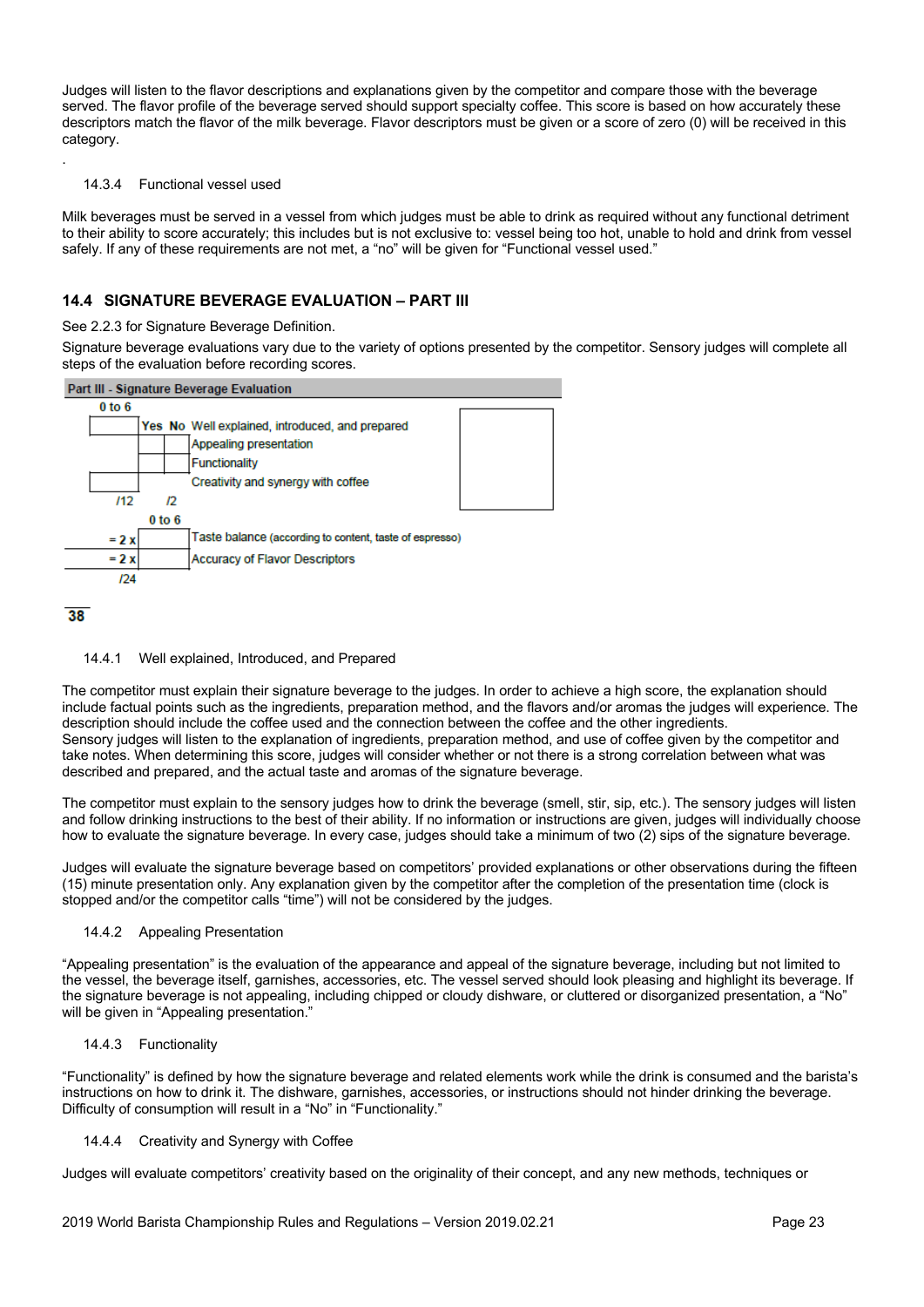ingredients used in the preparation or presentation of the signature beverage. Ingredients must complement and showcase the espresso while creating an interesting taste experience. Signature beverages with a complimentary blend of creative ingredients and technique will be rewarded with a high score.

Note: "Synergy" is defined as the interaction or cooperation of two (2) or more substances to produce a combined effect greater than the sum of their separate effects

### 14.4.5 Taste Balance

Judges will evaluate the signature beverages based on how well the taste components of the espresso (sweet, acidic, bitter) fit together and complement the other ingredients used. The espresso taste should be predominant and easy to identify in order to get high marks in this category. Judges must follow drinking instructions provided by the competitor that are not in contradiction with other rules.

### 14.4.6 Accuracy of Flavor Descriptors

Judges will listen to the flavor descriptions and explanations given by the competitor and compare those with the beverage served. The flavor profile of the beverage served should support specialty coffee. This score is based on how accurately these descriptors match the flavor of the signature beverage. Flavor descriptors must be given or a score of zero (0) will be received in this category.

# **14.5 BARISTA EVALUATION – PART IV**

| <b>Part IV - Barista Evaluation</b> |     |  |  |                                                |  |  |  |  |
|-------------------------------------|-----|--|--|------------------------------------------------|--|--|--|--|
|                                     |     |  |  | 0 to 6 Yes No Customer Service Skills          |  |  |  |  |
|                                     |     |  |  | Presentation: professionalism                  |  |  |  |  |
|                                     |     |  |  | Attention to details/All accessories available |  |  |  |  |
|                                     |     |  |  | Appropriate apparel                            |  |  |  |  |
| 13                                  | 112 |  |  |                                                |  |  |  |  |

14.5.1 Presentation: professionalism

Professionalism is evaluated by the observed qualities relevant to the barista profession including technique, preparation and the demonstrated wider understanding of coffee beyond the preparation of the twelve (12) drinks served. Wider coffee knowledge includes the process of coffee cultivation, roasting and preparation from seed to cup as well as an implicit understanding of the correct use of the equipment, good customer service skills (e.g. politeness, accuracy, attentiveness, eye contact, etc.) and the ability to manage workflow and time. Judges will look for a strong correlation between what is explained and what is delivered. The competitor must demonstrate that they are a coffee professional who has command over their presentation and coffee.

14.5.2 Attention to details/All accessories available

All accessories should be readily available and the working area well and purposefully organized. Competitors should not need to reposition equipment and accessories unnecessarily during their performance. Everything should have its own place and purpose. Judges should look for the competitor to have back-up cups and accessories in case of mistakes or spills. Refilling of judges' water glasses also demonstrates attention to detail. The espresso must be served with a spoon, napkin, and unflavored water.

### 14.5.3 Appropriate apparel

At a minimum, the competitor must look clean, be cleanly dressed and wear a clean apron. If okay, the judge will mark "Yes." The lack of an apron or presence of inappropriate apparel (such as sandals or excessively torn or stained clothing) will result in a "No" in "Appropriate apparel."

# **14.6 JUDGES' TOTAL IMPRESSION – PART V**

| Part V - Judge's Total Impression |                   |                                                       |  |  |  |  |
|-----------------------------------|-------------------|-------------------------------------------------------|--|--|--|--|
|                                   | 0 <sub>to</sub> 6 | <b>Judge's Total Impression</b>                       |  |  |  |  |
| $= 4x$                            |                   | Total impression (overall view of barista's presence, |  |  |  |  |
| 124                               |                   | correlation to taste scoring, and presentation)       |  |  |  |  |

# $\overline{24}$

The Judge's Total Impression score captures two (2) primary areas: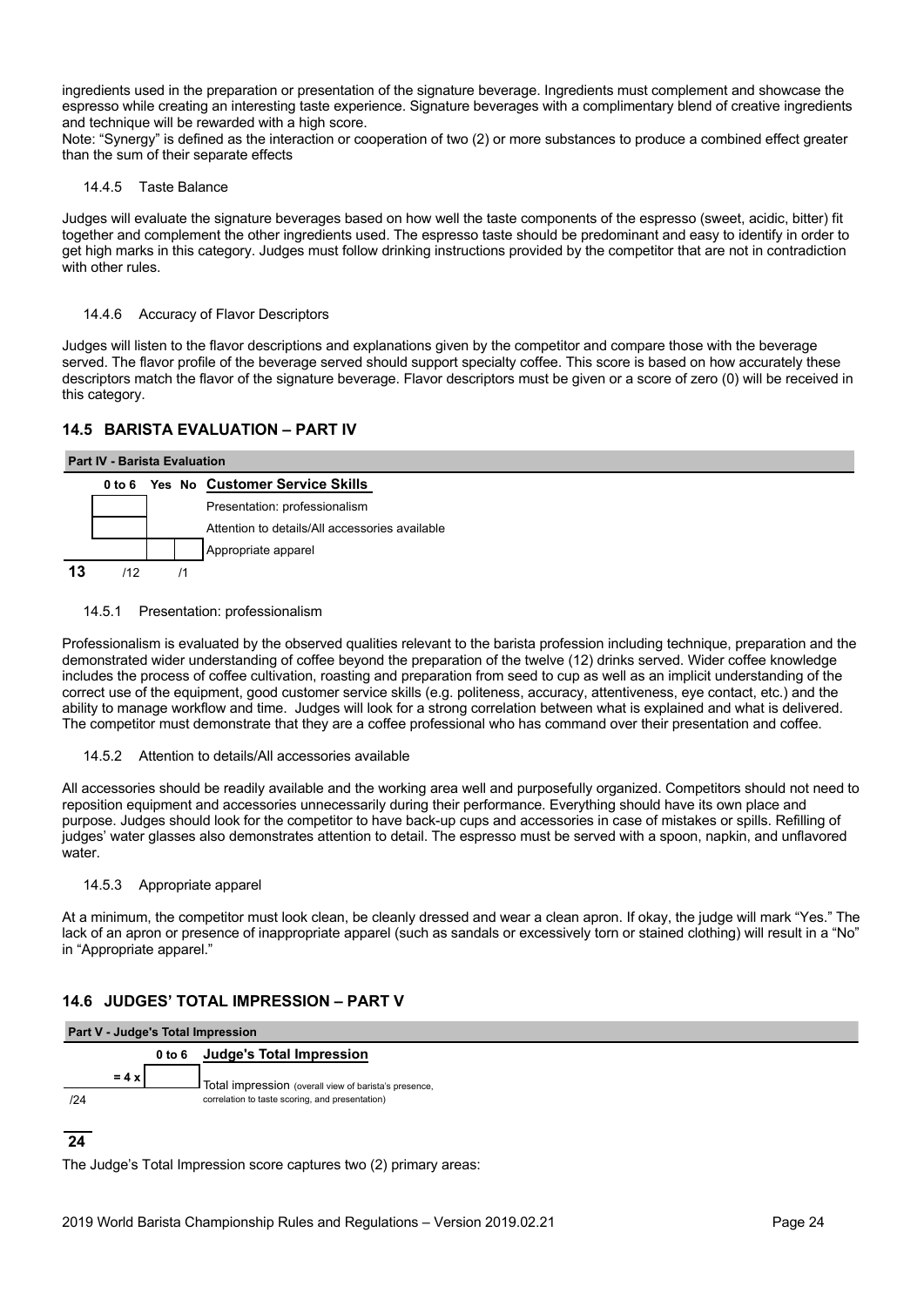- A. The "Total impression" score is the overall composite impression of the taste scores (e.g. Did the combination of the three (3) courses of drinks create an experience that was stronger in delivery than if just one course had been served on its own?).
- B. The judges must consider and assign points towards the passion and inspiration that the barista has displayed during their routine. They must consider (allowing for cultural and personality differences) points such as natural, clear and concise communication, display of enthusiasm and dedication toward specialty coffee, and an ability to act as a role model for the barista profession/ industry (e.g. If in a cafe/ restaurant environment, would this barista have inspired me about specialty coffee?). If the judges feel that this has been achieved, they should award high scores.

# **15.0 APPEALS AT THE WORLD BARISTA CHAMPIONSHIP**

If in the unlikely event that the head judge or any other WBC personnel discovers or suspects potential dishonest behavior by a WBC judge during a competitor's evaluation then the following will apply:

- A. The head judge will request the return of all the competitors score sheets from the official score keeper surrounding the suspicious evaluation.
- B. The head judge will call a meeting with the WBC judge(s) concerned, the WCE Managing Director, and the WCE Competition Operations Committee Chair(s) to evaluate the situation.
- C. The WCE Managing Director and the WCE Competition Operations Committee Chair(s) will then rule upon the matter in a closed meeting.
- D. If the matter of dishonesty is extensive, the WCE Competition Operations Committee Chair(s) has the power to rule that the WBC judge will be excluded from judging in any future WBC sanctioned competitions.

# **15.1 APPEAL**

If the WBC judge in question does not agree with the decision, they may appeal the decision in writing to the WCE Advisory Board. All decisions made by the WCE Advisory Board are final.

The appeal letter must include the following:

- 1) Name
- 2) Date
- 3) A clear and concise statement of the complaint
- 4) Date and time references (if applicable)
- 5) Comments and suggested solution
- 6) Party/Parties involved
- 7) Contact information

Any written protests/appeals omitting this information will not be considered. Judges must submit their written complaint or appeal to the WBC event manager via email to info@worldcoffeeevents.org within twenty-four (24) hours of the incident.

# **15.2 APPEALS REVIEWED BY THE BOARD AND COMPETITION STRATEGIC COMMITTEE**

The WCE Advisory Board will review written complaints or appeals within thirty (30) days of receipt. The WCE Advisory Board Chair will contact the competitor or judge in writing via email with final rulings.

# **16.0 APPEALS AT A NATIONAL BODY EVENT**

If a competitor has an issue or protest to make regarding the Barista Championship during the competition, the competitor should contact the event organizer and/or WCE Representative. The event organizer will then determine whether the issue can be resolved on-site, or whether the issue will require a written appeal following the championship.

If the event organizer decides that the issue and/or protest can be solved on-site, the event organizer will contact the involved party or parties to ensure fair representation. The competitor's issue and/or protest will be discussed and a decision will be made jointly, on-site by the event organizer and the designated onsite WCE Representative. The event organizer and/or WCE Rep will inform the competitor of the decision.

# **16.1 APPEAL**

If a competitor has a complaint that cannot be resolved on-site or the competitor wishes to appeal a decision made on-site, the event manager will ask the competitor to submit their formal complaint and/or appeal in writing to WCE. All decisions made by WCE, in consultation with the Competitions Strategic Committee and Board as necessary, are final. The complaint and/or appeal letter must include the following:

- 1) Competitor name
	- 2) Date
	- 3) A clear and concise statement of the complaint